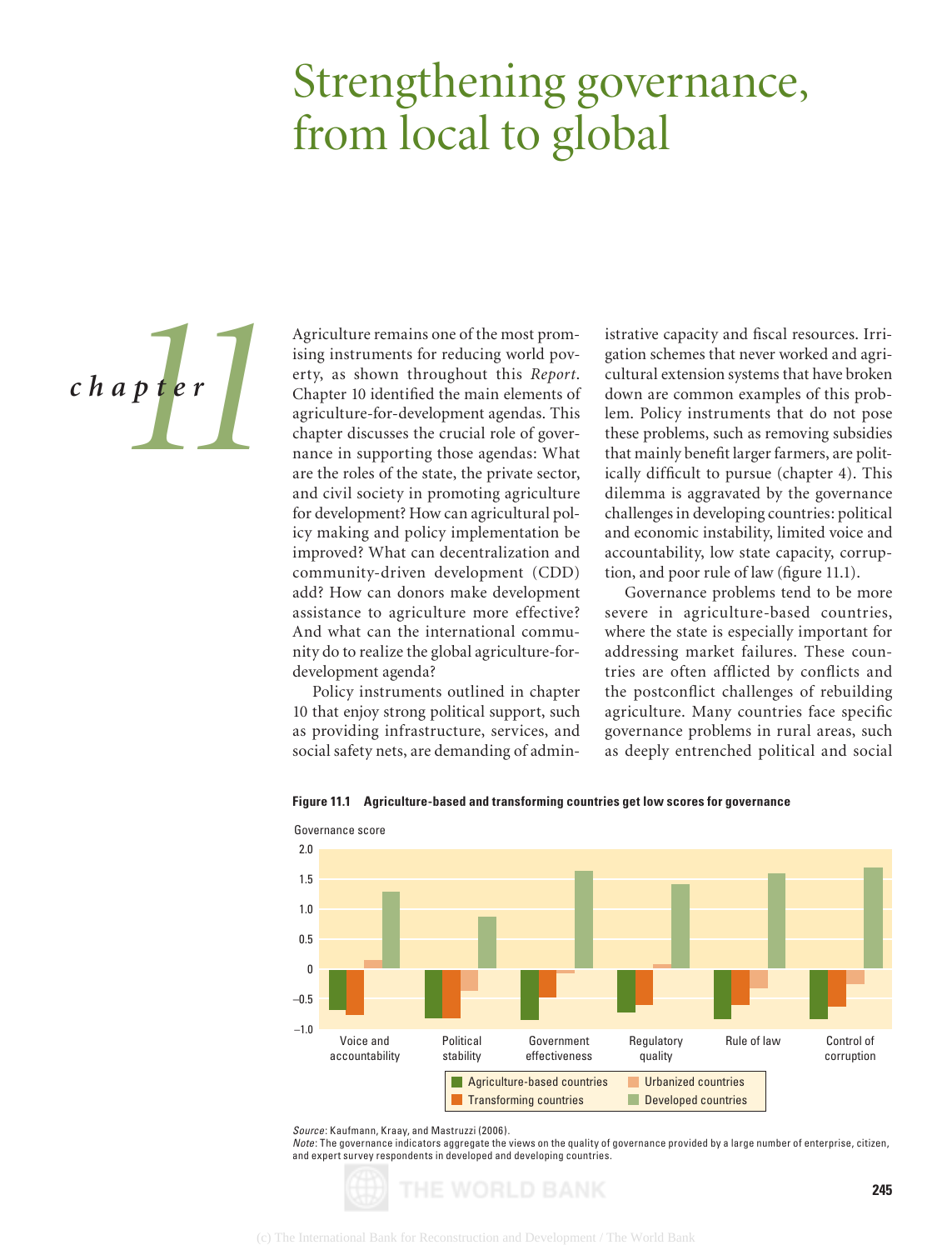structures, that are often linked to unequal access to land, which perpetuates severe inequalities and can lead to violent local conflicts (box 11.1).<sup>1</sup> As long as such fundamental conflicts—often threatening people's lives—remain unresolved, using agriculture for development remains a distant goal.

Governance is essential to realize an agriculture-for-development agenda. In fact, governance problems are a major reason why many recommendations in the 1982 *World Development Report* on agriculture could not be implemented. Today, the prospects for overcoming governance problems are more promising than they were in 1982. The world has turned its attention to governance. Ongoing processes of democratization, civil society participation, the rising weight of agribusiness, public sector management reforms, corruption control, and decentralization hold great potential for improving agricultural performance. The percentage of countries experiencing political instability and conflict has

# **BOX 11.1** *Confl icts over land displace millions in Colombia*

Since the 19th century, Colombia has experienced a long-standing internal conflict between peasants and landowners based on unequal access to land.

Particular segments of the Colombian peasantry were initially championed by two guerrilla forces, the FARC (*Fuerzas Armadas Revolucionarias de Colombia*) and the ELN (*Ejército de Liberación Nacional*) over issues of land. The FARC was established in 1966 in response to a government-sponsored attack on a peasant campaign for land reform. The ELN started as an ideological movement motivated by the Cuban revolution to fight for the poor and landless. In retaliation to the peasant guerilla forces and representing landowners, the AUC (*Autodefensas Unidas de Colombia*), a paramilitary umbrella organization, was formed in the 1980s and began conducting localized operations against guerrillas in the 1990s.

Conflict between these groups has acquired a life of its own. It has been aggravated by huge amounts of money channeled into violence, rent capture through natural resources (oil), and the drug trade, making parts of the country

ungovernable. The ongoing conflict has led to a humanitarian disaster of huge proportions. World Bank estimates for 1999/2000 put the number of displaced Colombians resulting from the conflict at 1.8 million, the highest in the world in absolute terms. Massive displacements undermine the government's attempts to improve opportunities and address inequality—the root of the conflict. Such conflict and displacement is the source of agrarian counterreform—land abandonment by internally displaced people (IDPs), which recent estimates put at 4 million hectares in Colombia—almost three times more than what has been redistributed over three decades of governmentsponsored land reform. As the land abandoned by IDPs is rarely put to effective use, it is associated with productivity losses that further weaken rural economic conditions and agricultural competitiveness, effectively trapping these regions in a vicious cycle of violence and low economic performance.

*Sources:* Deininger, Ibanez, and Querubin (2007); World Bank (2002b).

declined since the early 1990s.<sup>2</sup> Macroeconomic stability has improved considerably, especially in Africa where it was most lacking (chapter 1). Growing regional integration and envisaged reforms of global institutions also hold promise for the agriculture-for-development agenda.

There is evidence that the political economy has been changing in favor of using agriculture for development. Both civil society and the private sector are stronger than they were in 1982. Democratization and the rise of participatory policy making have increased the possibilities for smallholders and the rural poor to raise their political voice. New politically powerful private actors have entered agricultural value chains, and they have an economic interest in a dynamic and prosperous agricultural sector.

Yet success cannot be taken for granted. Agriculture may benefit from general improvements in governance, but its complexity and diversity make special efforts necessary. Increasing voice and accountability in rural areas remains a challenge, even in democratic systems. Rural women face particular challenges to make their voices heard. Selecting the right combination of policy instruments is not easy, even if greater political accountability has been created. Better organized agricultural interest groups may demand inefficient policy instruments, such as price support. Public sector reforms and decentralization that are most effective in promoting the agriculture-for-development agenda are highly specific to countries and contexts. In addition, reforms of global governance need to take agriculture's special problems into account. This chapter discusses what can be done to strengthen governance in light of these challenges.

#### **Changing roles: the state, the private sector, and civil society**

The nation state remains responsible for creating an enabling environment for the agriculture-for-development agenda, because only the state can establish the fundamental conditions for the private sector and civil society to thrive: macroeconomic stability, political stability, security, and the rule of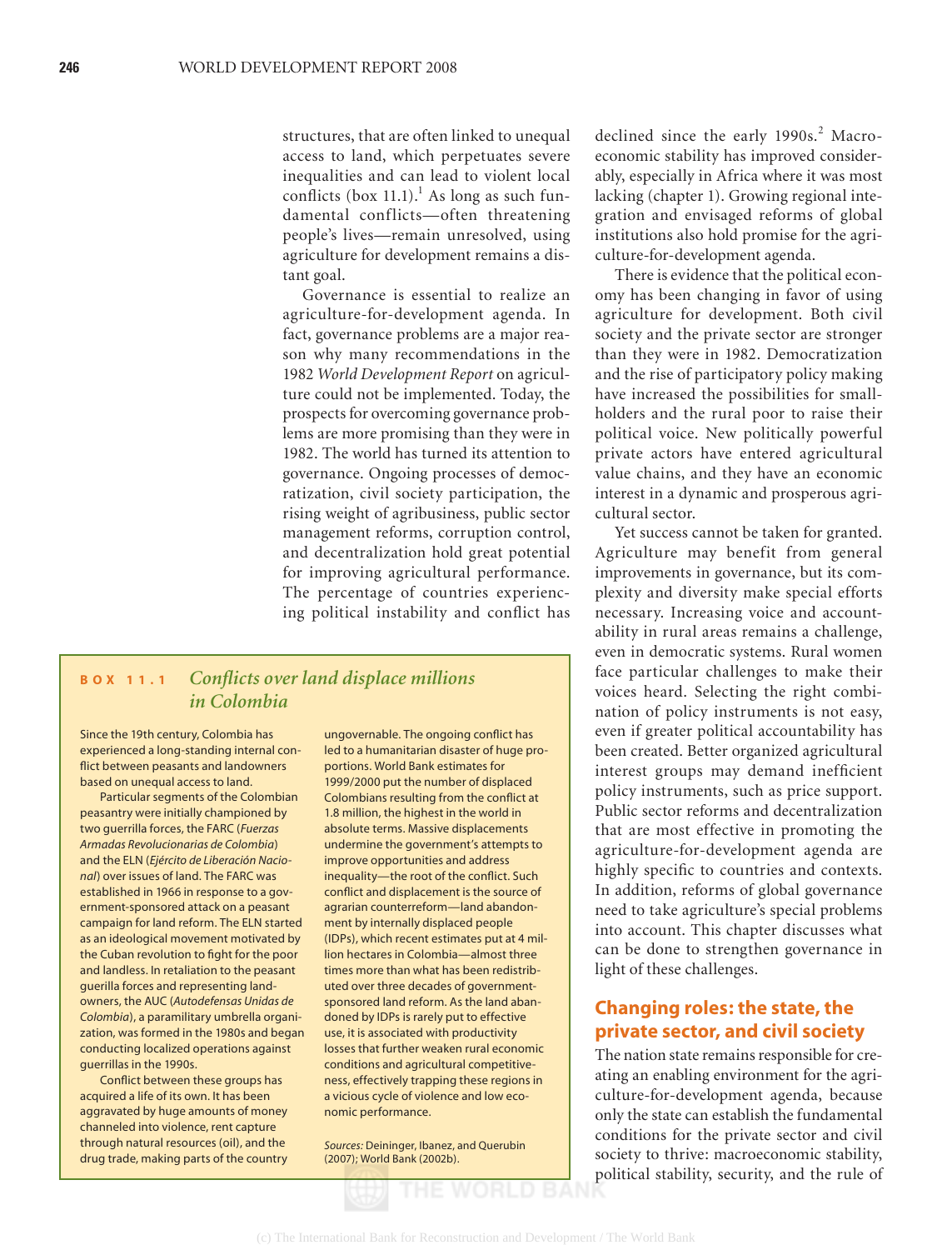law. Although these governance dimensions are not specific to agriculture, few of the agriculture-specific reforms discussed here can be implemented if they are not in place.

## *Overcoming market failures while avoiding government failures*

Although agriculture is a largely private activity, market failures are pervasive because of monopoly power, externalities in natural resources management, scale economies in supply chains, nonexcludability in research and development (R&D), and asymmetries of information in market transactions. Adding to the failures are heterogeneity, isolation, spatial dispersion, the lack of assets to serve as collateral, and vulnerability to climatic shocks that lead to high transaction costs and risks. Governments try to overcome such market failures through regulation, institutional development, investments in public goods, and transfers.

Most governments have also responded to market failure by supplying essentially private services in agriculture, distributing inputs, providing credit and marketing products, often through parastatals. Although some countries have had remarkable success with this—enabling them to launch the green revolution—the results have often been negative and, in some cases, disastrous. The results are poor because public sector interventions are often ill informed, poorly implemented, and subject to rent-seeking and corruption, leading to government failures.

In view of such problems, strong state interventions were reduced by structural adjustment in the 1980s and 1990s, which emphasized the primary role of the market. The emphasis on "getting prices right" and improving the macroeconomic environment had important positive effects for agriculture, such as reducing its tax burden (chapter 4). But it left many market failures unresolved, creating second-generation problems (chapter 5), especially where a weak private sector could not fill the gap.

There is now general agreement that the state must invest in core public goods, such as agricultural R&D, rural roads, property rights, and the enforcement of rules and contracts, even in highly developed economies. Beyond providing these core public goods, the state has to facilitate, coordinate, and regulate, although the degree of state activism in these roles is debated. The agriculture-for-development agenda also assigns a strong role to public policy to promote poverty reduction and equity, including gender equity, by building productive assets and providing safety nets.

How can government failures be overcome in implementing this agenda, especially in agriculture-based countries where the need to address market failures is the greatest? The agricultural bureaucracies remaining after structural adjustment are particularly weak, so governance reforms have to strengthen the capacity of the agricultural administration. But ultimately the level of state involvement in agriculture is the outcome of political processes that depend on political priorities and ideological values.

# *New state roles—coordinate, facilitate, and regulate*

The need for coordination by the public sector has increased as the food supply chain has grown. Coordination failures occur when farmers or processors are isolated or disconnected, or when complementary investments are not made by others at different stages in the supply chain. They may have increased after the withdrawal of parastatals in Sub-Saharan Africa, where poor infrastructure, high risks, and high transaction costs discourage private investment. In such situations, coordinated public, private, and civil society actions can reduce transaction costs and reduce risks for private investment in critical services for smallholder agriculture (chapters 5 and 6).

Implementation of the agriculture-fordevelopment agenda also requires coordination across ministries. This agenda is broadly cross-sectoral, embracing not only issues of agricultural production, but also food safety, biosafety, animal health, human health and nutrition, physical infrastructure, environmental services, trade and commerce, natural disaster management, gender equity, and safety nets. These issues fall under the jurisdiction of different ministries, and even crop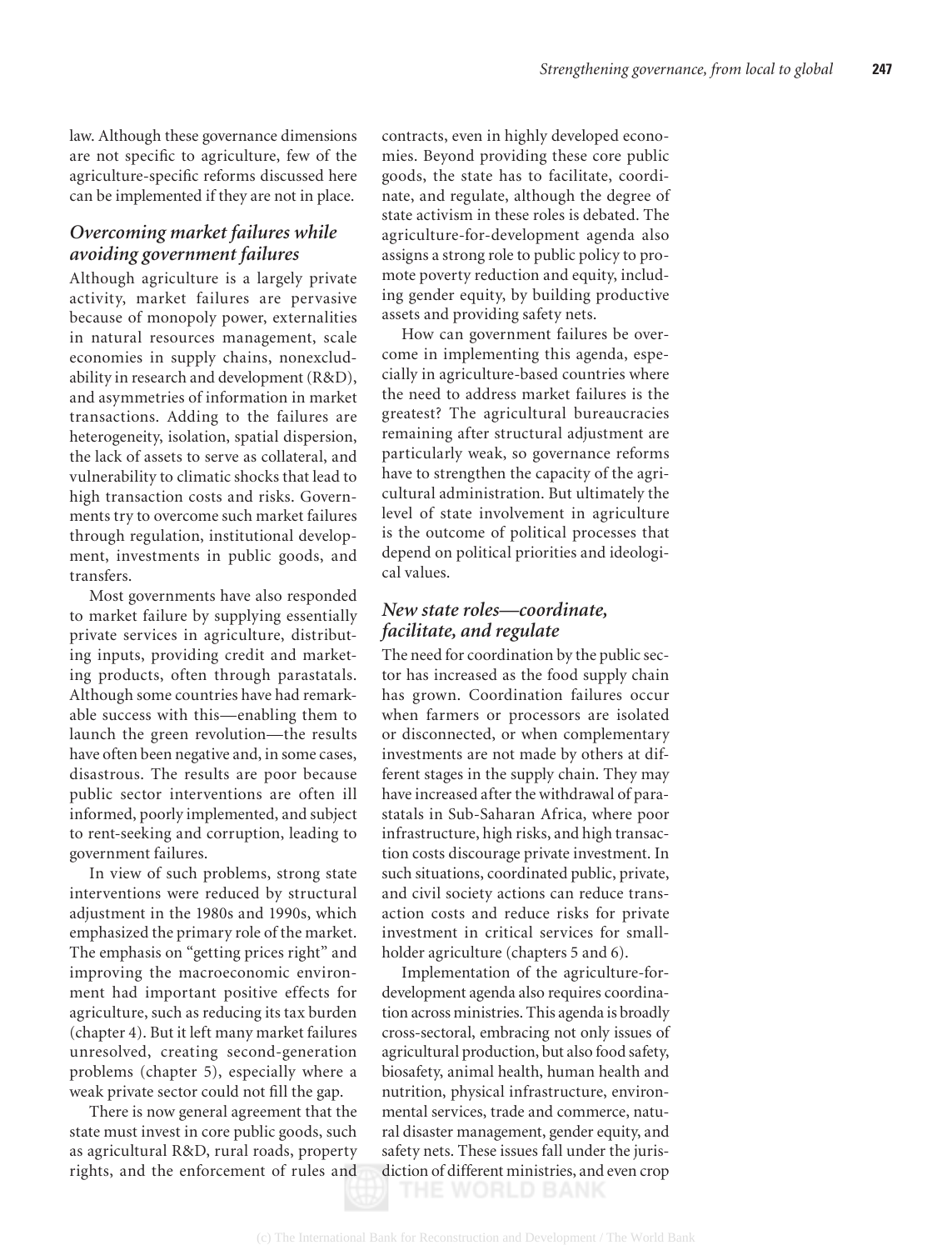production, irrigation, livestock, fisheries, and food are often dealt with by specialized ministries. These ministries have to engage a broad range of stakeholders, including the private sector, civil society, and donors in the formulation of integrated strategies. Consequently, policy makers and bureaucracies need new skills as facilitators and coordinators.

Regulation, too, has become more important and complex. States are asked to regulate biosafety, food safety, grades and standards, intellectual property protection, agricultural input quality, groundwater extraction, and environmental protection. The privatization of agricultural markets requires appropriate regulatory frameworks to maintain competitiveness (chapter 5). In addition, dozens of international agreements oblige countries to put many regulations in place, even when doing so is costly. Regulation is not, however, just a function of the public sector. The private sector can—and often does—engage in self-regulation and adopt corporate social responsibility practices that support the agriculture-for-development agenda.

#### *Civil society—another way to strengthen governance*

The third sector comprises producer organizations and other civil society organizations and can help to overcome market failures in agriculture while avoiding government failures. Collective action through producer organizations can facilitate economies of scale—for example, in input supply, extension, marketing, and managing common property resources, such as watersheds and irrigation systems. And the unique competencies of many nongovernmental organizations (NGOs) can be harnessed to deliver services, especially at the local government and community levels. NGOs can engage in standard setting, such as Fair Trade labeling. But collective action can also fail by excluding disadvantaged groups, with the benefits captured only by local elites.

A vibrant civil society strengthens public sector governance by giving political voice to smallholders, rural women, and agricultural laborers (chapter 1). Civil society organizations can monitor agricultural policy

making, budgeting, and policy implementation. Civil society can hold policy makers and the public administration accountable and create incentives for change. To do all this, however, the freedom of association, the right to information, and the freedom of the press are crucial.

Ultimately, better governance is the outcome of a long-term political and social process, conditioned by a country's and region's history, embedded in its institutions, and driven by its social movements. It is the citizens of a country and their leaders who reform governance. Donors can only support those reforms.

# **Agricultural policy processes** *Building coalitions*

Political commitment to the agriculturefor-development agenda requires the formation of coalitions of stakeholders that support this agenda. At the national level, ministries of agriculture can help form such coalitions, but they need to overcome major challenges. One challenge is coordinating across different ministries. Because sectoral interests often dominate broader development objectives, creating high-level interministerial mechanisms can help, as in Uganda (box 11.2). Another challenge is managing participatory processes that involve a broad range of stakeholders, including donors. A related challenge is avoiding capture by large-scale farmers, who usually have more influence on ministries of agriculture than smallholders, and ensuring voice for disadvantaged groups, including women, tribal groups, and youth.

Although ministries of agriculture can coordinate stakeholders, producer organizations are key players in pro-agriculture coalitions (box 11.2). They are more effective if they are joined by parliamentarians, NGOs, and academics. Agribusiness can be an important partner in such coalitions, especially in transforming and urbanized countries (see focus D). In India, the agribusiness sector is one of the driving forces advocating more public spending on agriculture, knowing that it will benefit from accelerated agricultural growth. The private sector can use its expertise and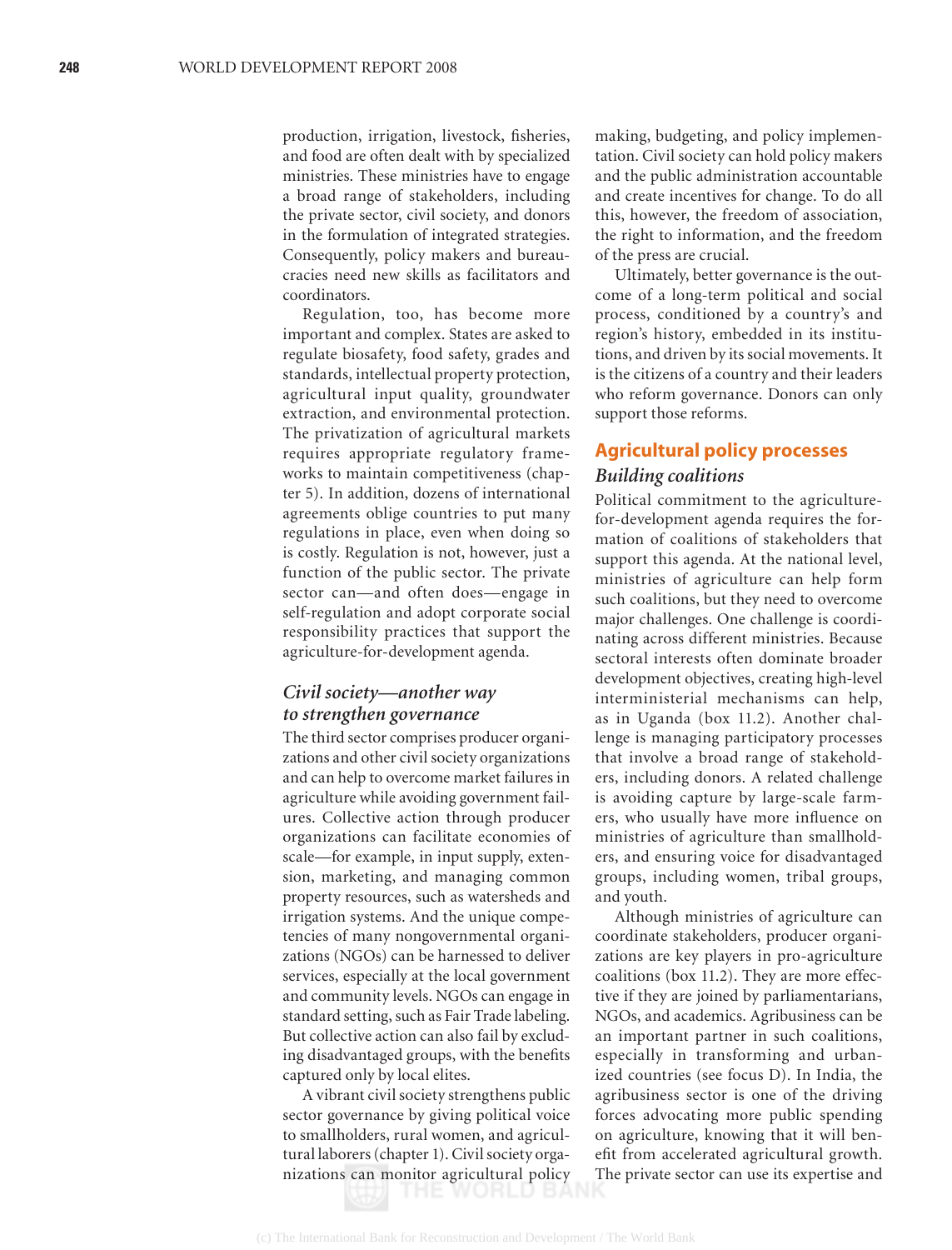## **BOX 11.2** *Translating vision into practice: a former minister's view of Uganda's Plan for Modernizing Agriculture*

The Plan for Modernizing Agriculture is Uganda's strategy to reduce poverty by increasing rural household incomes, food security, and employment, and by transforming subsistence agriculture to commercial agriculture. A National Steering Committee of key stakeholders, chaired by the Ministry of Finance, coordinates the Plan. It operates under 13 government ministries and agencies as well as local governments, the private sector, civil society, and development partners.

The plan is based on the vision of using agriculture for development and progress has been steady, but slower than expected. Institutional change is slow, always challenging,

not easily observed, and underappreciated, making the deepening of reforms difficult. Changes in political leadership, inconsistent policies, and conflicting interests of ministries present additional challenges. Indeed, operating in a cross-sectoral environment requires changes in mindsets and capacities. The Poverty Reduction Sector Support program made the budget processes participatory, but each ministry is still constrained by the expenditure ceilings imposed by the Ministry of Finance, making it difficult to fund the planned services.

The Plan's multisectoral framework is not well understood, resulting in uneven integration across different line ministries. Departments are more used to projects than to a program approach requiring cross-sectoral budgeting and implementation. Accustomed to centralized practices, government officials are now devolving responsibilities, even though decentralizing finances remains a challenge.

Implementation calls for patience, consistency, and buy-in from key stakeholders to ensure appropriate funding (members of parliament make final budgetary decisions). Despite slow progress in a number of areas, the Plan, overall, is emerging as a success. *Source:* Kisamba Mugerwa, personal communication, 2007.

political weight to promote reforms, for example, through public-private dialogues. The Working Group on Agriculture and Agribusiness in Cambodia's Government-Private Sector Forum is an example. The private sector can also contribute to trade policy reforms, as in the case of the Philippines Task Force on the World Trade Organization (WTO) Agreement on Agriculture Renegotations.<sup>3</sup>

The challenge in building pro-agricultural coalitions, however, is to avoid creating political pressure for "misinvestment" or to resist reforms (chapter 4). Creating political coalitions that support the rights of agricultural laborers is a challenge, too. Temporary workers and female employees in the Chilean fruit sector have fewer labor rights than those enjoyed by employees in the rest of the economy. A small number of corporations control the bulk of Chilean fruit exports, and they have been able to oppose reforms of labor rights.4

## *Strengthening participation and deliberation*

In line with a growing interest in deliberative democracy, formulation of agricultural development policies increasingly involves stakeholders and the broader public. Participation can create political support in favor of the agriculture-for-development agenda. Such participation incurs transaction costs, of course, but it identifies policies and programs better tailored to country-specific needs. Smallholder organizations can strengthen participation. Senegal shows how producer organizations, including those representing rural women, can form national umbrella organizations to increase their voice in national policy making and affect policy outcomes (box 11.3).

Participation typically involves stakeholder workshops. In India, "scenario planning" engaged stakeholders in discussions about the reform of the agricultural research system, provoking scientists and others to think outside their everyday domains and technical competence.<sup>5</sup> A much broader range of approaches can strengthen the voice of stakeholders and the rural poor. In "citizen juries," lay people deliberate contested issues. And the NGO Global Voices uses information and communication technology (ICT) to engage thousands of citizens in townhall meetings to deliberate specific policies.

# *Using evidence to select policies and promote policy reform*

Simply creating political commitment for the agriculture-for-development agenda is not enough. Countries need to select the appropriate mix of policy instruments that meet their needs and priorities (chapter 10). Evidence-based policy making, which involves rigorous research and solid monitoring and evaluation, can facilitate this selection. It can use randomized design to evaluate policy interventions, as in Mexico's widely quoted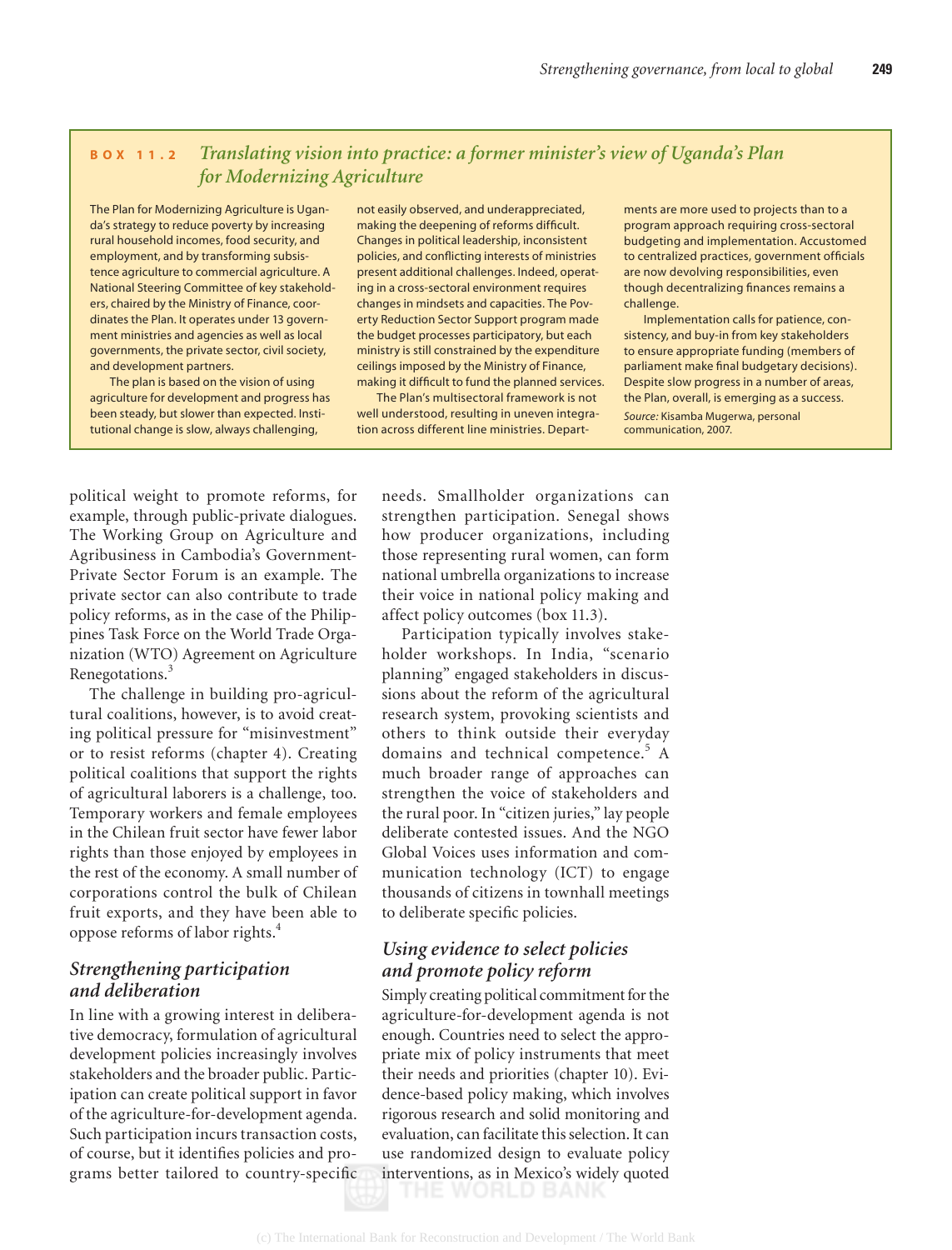#### **BOX 11.3** *Empowering producer organizations and developing a vision for agriculture in Senegal*

In March 2002, Senegal's new president, Abdoulaye Wade, announced that the Senegalese needed a grand vision for agriculture. This vision was to be constructed through more than two years of consultations with development partners, civil society organizations, producer groups, and government ministries. The result is Senegal's Agro-Silvopastoral Law, the *Loi d'Orientation Agro-Sylvo-Pastorale,* a vision of how to modernize agriculture in the next 20 years. It provides legal recognition for the institutional reforms of decentralized services, responsive and accountable to producers and farmer organizations. Its main objective is to reduce poverty and diminish inequalities between urban and rural populations and between men and women.

One of the most active groups in the law's elaboration was the national umbrella organization of agricultural producer organizations, CNCR (*Conseil National de Concertation* 

*et de Coopération des Ruraux*; see box 6.10). To ensure that the law would reflect the views of smallholders, the CNCR held 35 consultations at the local level, 11 at the regional level, and 1 at the national level. The majority of the propositions in the final bill were recommended by the CNCR, which is frequently referenced in it, indicating the political capital of agricultural producers.

In 2004, the bill was approved by the National Assembly. The Ministry of Agriculture then engaged in a vast communication campaign to disseminate the law and an adapted text, with illustrations and explanations. The text was translated into the country's six national languages: Jola, Mandinke, Pulaar, Serer, Soninke, and Wolof.

Much of the success can be attributed to the CNCR. Leaders of producer organizations created CNCR in 1993 with support from international organizations to organize the

country's disparate federations of producer organizations, improve communication and cooperation among producer groups, and ensure that producers spoke with a single voice when engaging with the state and other development partners. To consult with grassroots producer organizations, the CNCR uses the local forums that the organization established under a donor-financed project. These local forums have been instrumental in involving farmers in policy discussions at the local level and disseminating information. Today, the CNCR encompasses 22 federations spanning agriculture, livestock, women, fisheries, and forests. It is also a member of *Réseau des Organisations Paysannes et de Producteurs Agricoles* (ROPPA), a network of peasant and agricultural producer organizations in West Africa, active in regional agricultural policy making.

*Sources:* Resnick 2006; World Bank 2006c.

conditional cash transfer program, *Oportunidades*. The Mexican congress requires a biannual impact assessment of federal projects as part of a results-based approach to policy design and implementation. The key is to develop effective mechanisms to internalize evaluation results into a process of institutional learning and change.

Research-based evidence can build political support and make policy changes possible.<sup>6</sup> Vietnam's liberalization of rice policy in 1995–97 was promoted by a study showing that liberalization would not reduce food security and would have beneficial effects on farm prices and poverty, addressing key concerns of the reform's opponents.<sup>7</sup> Donors are using Poverty and Social Impact Assessments to promote policy dialogue on agricultural reforms, such as cotton sector reform in Burkina Faso. Such assessments combine quantitative and qualitative analysis—and involve local stakeholders and experts in identifying winners and losers of proposed reforms—to arrive at socially acceptable reform strategies. Another interesting example is Canada's Rural Lens, a law that introduces a mandatory social impact assessment of policies that affect rural populations.

## *Aligning agricultural policies with budgets*

Aligning agricultural strategies and policies with budgets is important to avoid underinvestment and misinvestment. Investing is more challenging for the agriculture-based countries, given the considerable financial resources required for the agriculture-fordevelopment agenda. Donor funding can help meet these requirements, but increasing the domestic revenue base and improving budget planning and management are national responsibilities. Medium-term expenditure frameworks, based on program budgets with clear objectives, specific costing, and transparent planning, align financial resources with priorities. Vietnam is pioneering the use of evidence-based assessments to ensure that agriculture is appropriately included in its medium-term expenditure plans (box 11.4).

In transforming and urbanized countries, the challenge is often to create political support for reallocating budgetary resources from unproductive and inequitable subsidies to more effective policy instruments. In 10 Latin American countries, the share of nonsocial subsidies in public expenditures in the rural sector was, **THE WORLD BANK** average, 48 percent between 1985 and

(c) The International Bank for Reconstruction and Development / The World Bank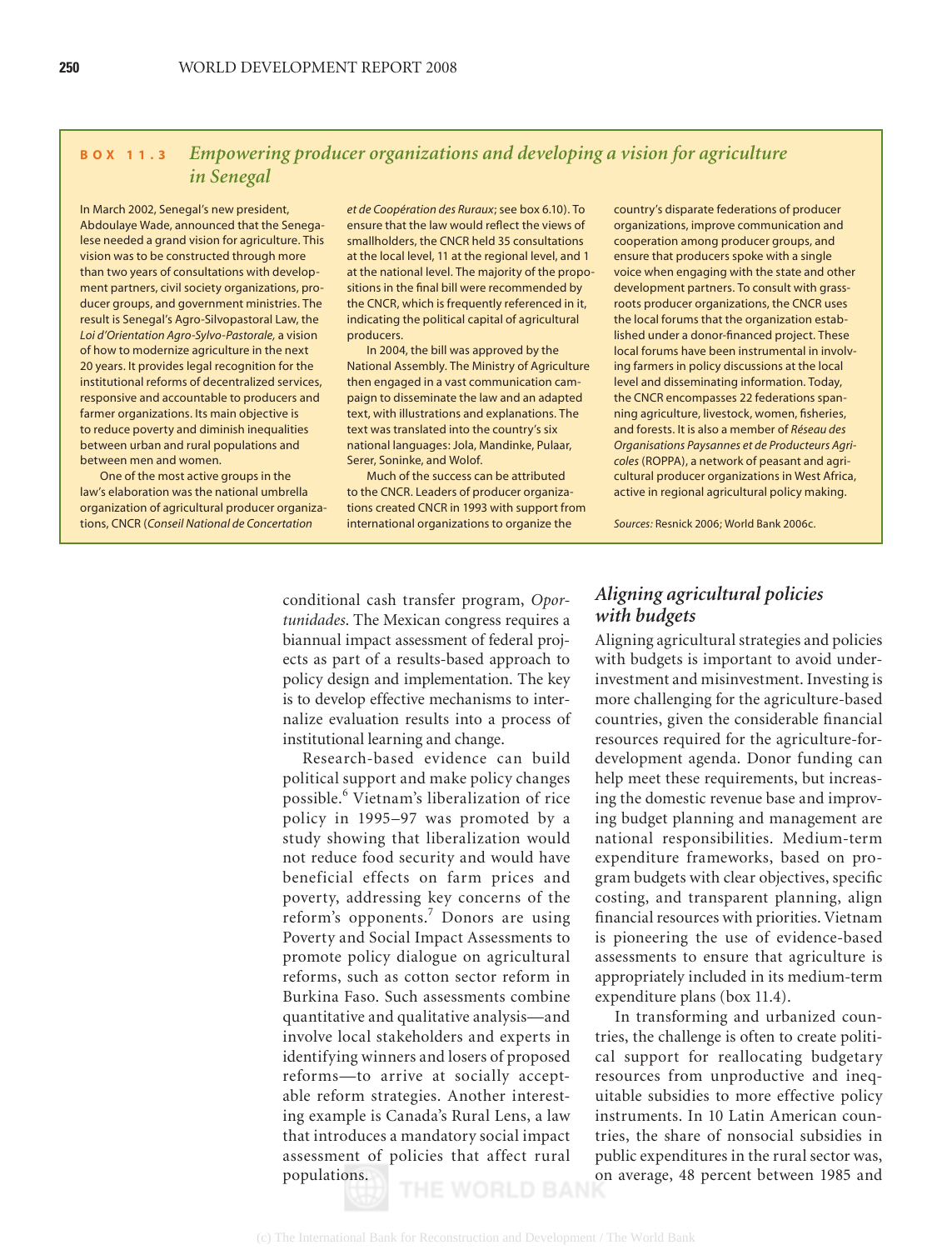2000.<sup>8</sup> Political support for reform can be created by increasing transparency about the distributional effects of such policies to build new coalitions in favor of reform, moving gradually to targeted subsidies, and packaging and sequencing reforms in ways that reduce opposition (chapter 4).

#### *Strengthening parliaments*

In democracies, parliaments are expected to be a key player in agricultural policy making and budgeting. Yet in emerging democracies, especially in Africa, parliamentarians often lack the resources, information, and support staff to engage in the formulation of agricultural strategies, policies, and budgets. Strengthening the capacity of parliamentary committees in charge of agriculture, rural development, and finance can thus build support for the agriculture-for-development agenda. For example, the difficulty of Uganda's Ministry of Agriculture to inform, engage, and persuade parliamentarians of the merits of its Plan for Modernization of Agriculture (see box 11.2) is one of the main challenges in securing adequate funding for some of its core public services.

#### *Promoting regional integration*

Coordinating agricultural policies at the regional level across countries can produce synergies and economies of scale to realize the agriculture-for-development agenda.

#### **BOX 11.4** *Vietnam's progress in aligning budgets with sector priorities*

As part of Vietnam's public administration reform in 2002, the Ministry of Agriculture and Rural Development reorganized its structure and role. Since then, it has been steadily becoming more market oriented, reorganizing the functions and competencies of its staff, and realigning and refocusing its public expenditures on new priorities. The ministry is developing a medium-term expenditure framework with clear performance and outcome indicators and preparing three-year

rolling and annual expenditure plans. Recently, it started evidence-based assessments of its rural development strategy and selected investment projects. These reforms need to be deepened and sustained as they endeavor to improve expenditure management at the local level, given the recent decentralization of public spending.

*Source:* World Bank 2006a.

Regional integration can also strengthen governance in support of agriculture. West Africa's experience illustrates the opportunities and the challenges (box 11.5).

# **Governance reforms for better policy implementation**

Strengthening governance is essential not only for policy making, but also for implementing agricultural agendas effectively and using public resources efficiently. To improve governance for policy implementation, it helps to distinguish demand-side approaches from supply-side approaches (figure 11.2), identifying combinations of approaches that are politically feasible and fit country conditions.

#### **BOX 11.5** *Regional integration: opportunities and challenges in West Africa*

West African countries engage in numerous regional processes aimed to reduce transaction costs and capture economies of scale and cluster effects across a large number of small countries. Some take part in the African Peer Review Mechanism, a regional approach to improve governance. The Economic Community of West African States (ECOWAS) engages in conflict prevention and resolution, which are important for agricultural development. The francophone West African countries that are members of the African Economic and Monetary Union (UEMOA) benefit from a single currency and a customs union. The member countries of the Permanent Inter-State Committee for Drought Control in the Sahel save on regulatory costs through the Common Regulation for the Registration of Pesticides. The national agricultural research systems of 21 West and Central African countries capture economies of scale in crop breeding, through their collaboration in the West and Central African Council for Agricultural Research and Development. Farmers in West Africa, including smallholders, are also organized at the regional level: *Réseau des Organisations Paysannes et de Producteurs Agricoles* (ROPPA), the regional network of agricultural producer organizations in West Africa (see box 11.3) is active in regional agricultural policy making and in developing a regional agricultural research strategy.

But regional integration has its challenges. More than 40 different organizations are working on economic integration in West Africa, and even the major ones face challenges in coordinating and aligning their agricultural policies. ECOWAS has taken the lead in implementing the Comprehensive Africa Agriculture Development Program of the New Partnership for Africa's Development in West Africa. This program needs to be harmonized with the agricultural policy of UEMOA, and with the agricultural policies of each member country. In addition, it has to align regional agricultural policies with appropriate budgets, ensuring and monitoring their implementation.

*Sources:* African Capacity Building Foundation 2006; Resnick 2006; WDR consultation in Bamako, April 2–3, 2007.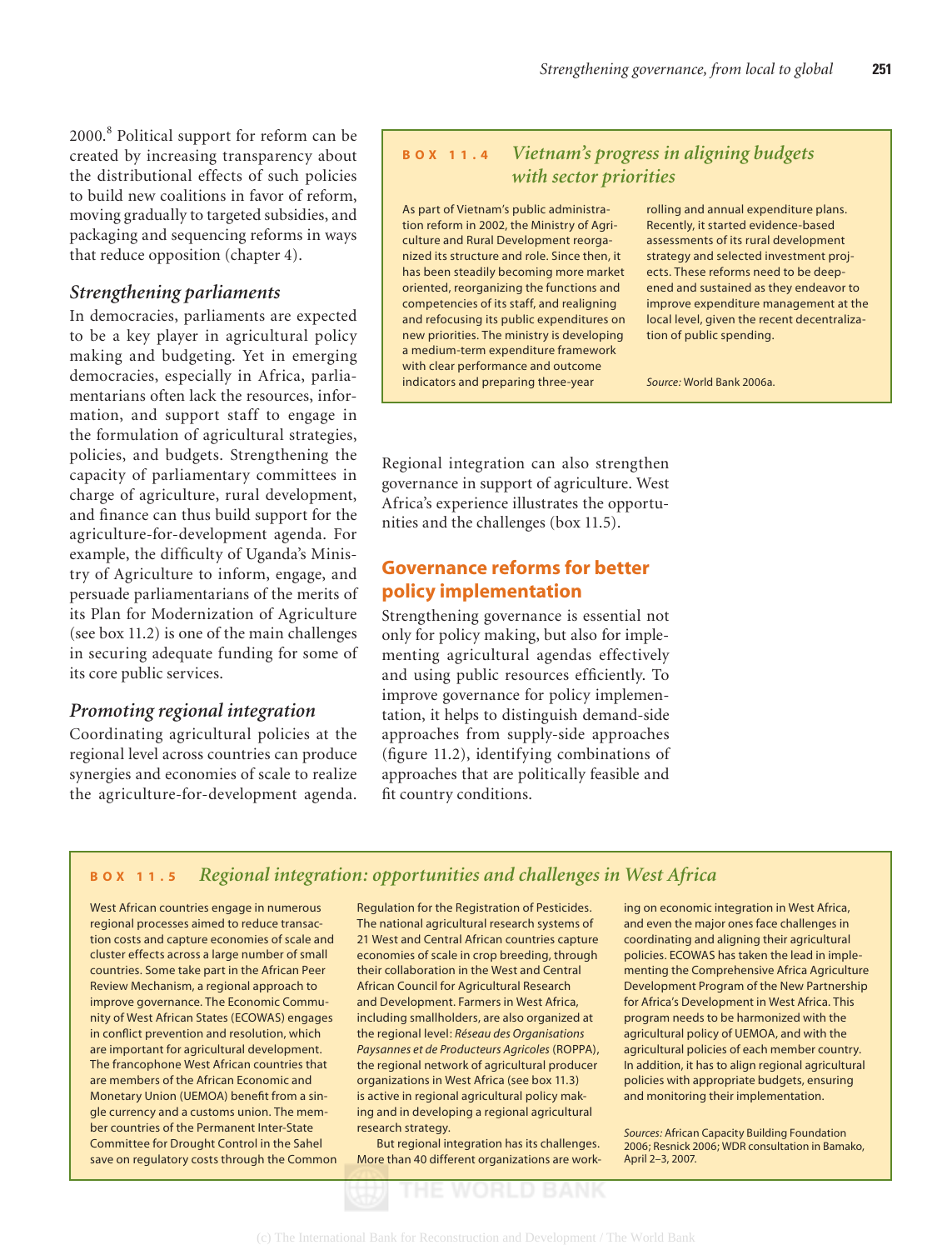

**Figure 11.2 Good fits to country-specific conditions for demand-side and supply-side approaches are needed to improve agricultural sector governance**

Source: Birner and Palaniswamy forthcoming.

Note: The "good fit" arrows in the figure indicate that strategies to improve agricultural governance need to be context-specifi c, taking account of, for example, the characteristics of local communities (demand side) or the specific problems that affect the performance of agricultural agencies (supply side). Moreover, demand-side and supply-side approaches need to be well coordinated.

#### *Reforming ministries of agricultural and rural development*

Although direct state involvement in agriculture can be reduced—through outsourcing, for example—an effective agricultural administration remains essential in pursuing the agriculture-for-development agenda. Agricultural ministries require new skills and management structures to fulfill their new roles. For example, while outsourcing agricultural extension reduces the need to manage large numbers of extension personnel directly, it also requires new skills selecting and managing contracts, ensuring the quality of extension services under contracts, controlling for corruption in procurement, and collaborating with farmers' organizations in managing the contracts.

Internal reforms are needed to improve the coordination among ministries of food, agriculture, and rural development, and other sectoral ministries. Several models of coordination have been tried, but solutions need to be country-specific. Mexico combined its ministries for agriculture and rural development, whereas Brazil separated them. Uganda established a coordinating body chaired by the Ministry of Finance (see box 11.2).

Because agricultural ministries are part of the public administration, and subject to general civil service regulations, essential internal reforms, such as adjusting the salary structure and recruitment system, are often possible only as part of general public sector reforms. Although public administration reform has been on the agenda for a long time, there are some innovative new approaches. India is making progress in using e-government (for land records). El Salvador, Mexico, and Malaysia subject government agencies to the ISO 9000 management certification of the International Organization for Standardization; certification is based on performance orientation and client satisfaction.

Internal reforms are required to mainstream gender in ministries of agriculture. Such reforms need to ensure both the recruitment and advancement of women in agriculture ministries, as well as oversee the delivery of gender-sensitive policies, programs, and services.

Internal reforms of the public administration face major political challenges, especially if they lay off staff and switch from seniority-based to performance-based remuneration systems. In situations in which general reforms are not forthcoming, it is often advisable to unbundle the public administration reform and pilot reforms in key government agencies.

Whatever reform path is chosen, creating a mission-oriented and results-oriented public service, with staff from the top to the field who are committed to the agriculturefor-development agenda, requires vision and leadership from change agents and reform champions (box 11.6).

#### *Rolling back the boundaries of the state*

Public sector reforms that roll back the boundaries of the state have been discussed in previous chapters:

- *• Contracting out* is suitable for functions that require public finance but not necessarily public provision. It is increasingly used for agricultural advisory services, as in Uganda (chapter 7).
- *• Public-private partnerships* go beyond outsourcing, creating joint responsibili-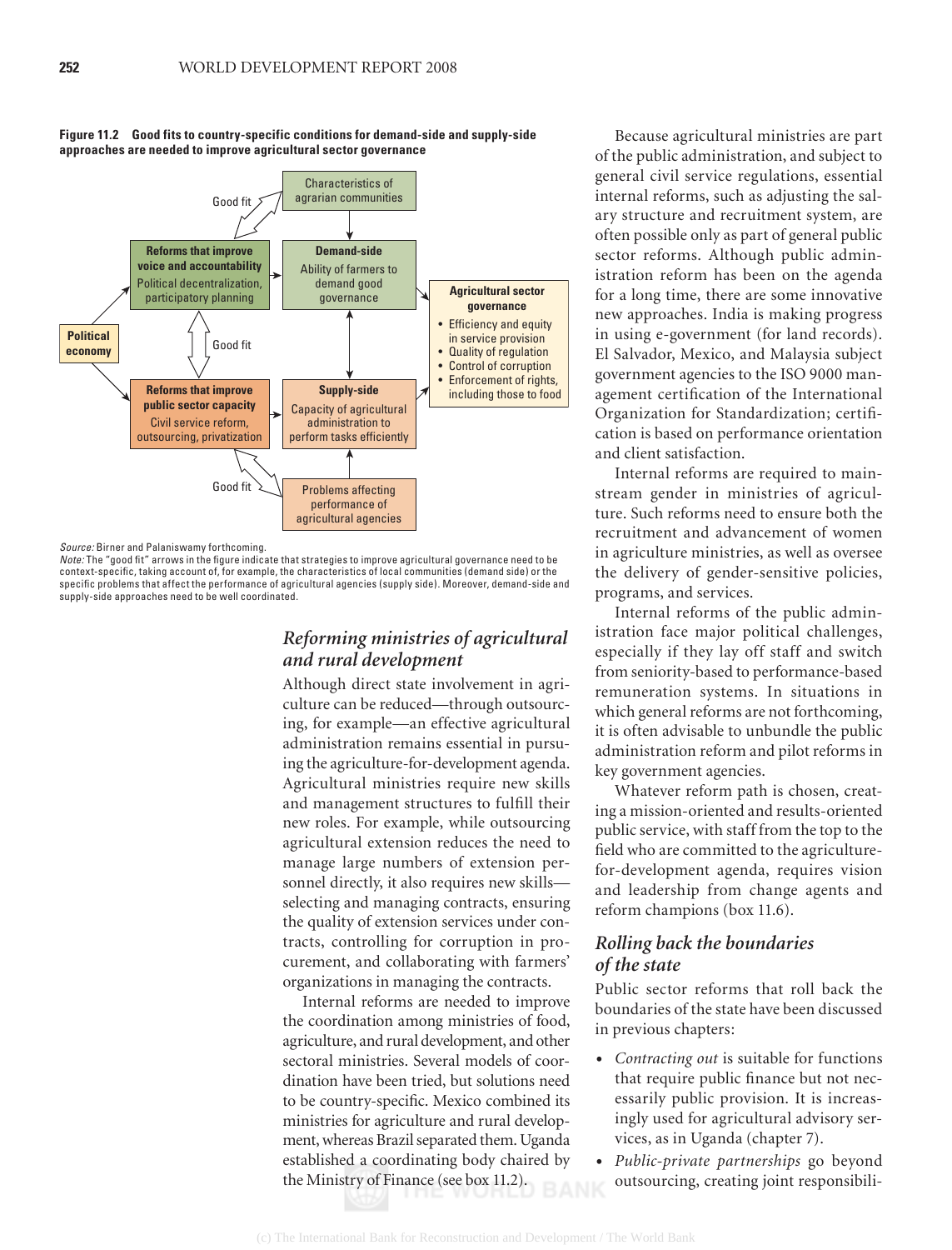ties for financing and providing agricultural services and infrastructure, as with Banrural, which provides financial services to smallholders in Guatemala (chapter 6). Not all such programs are suitable for targeting the poor, but they can free up public resources, which can then be targeted toward the poor under other institutional arrangements.

- *• Public-private-civil society partnerships involve third-sector organizations*, such as producer organizations, along with public sector agencies and private businesses, as with Ghana's Sustainable Uptake of Cassava as an Industrial Commodity Project (chapter 7).
- *• Devolving management authority to user groups* is widely applied in natural resource and irrigation management. The opportunities and challenges of devolution to user groups are comparable to those of CDD, discussed below.
- *• Privatization* works best for those services that do not require state involvement. Veterinary services provide a good example. In 10 Sub-Saharan countries, the number of private veterinarians increased from 70 in the mid-1980s to  $1,780$  in  $2004.<sup>9</sup>$  At the same time, public sector veterinarians continue to play a role.
- *• Service cooperatives*, formed and owned by producers, can provide pro-poor agricultural services. In India, dairy cooperatives provide services to more than 12 million households, benefiting women in particular because of their role in dairy farming (chapter 6).

#### *Creating accountability—short and long routes*

Internal reforms of the agricultural administration and rolling back the boundaries of the state are supply-side approaches. To make such reforms work for the poor, it is important to combine them with demandside approaches that strengthen the ability of rural people to demand better agricultural services and hold service providers accountable. For example, in Ethiopia, NGOs are assessing farmer satisfaction with agricultural advisory or irrigation services by piloting the Citizen Report Card.

#### **BOX 11.6** *Making a green revolution through vision and leadership*

India's green revolution was possible only because political and administrative leaders addressed market failures and enabled large numbers of smallholders to intensify their production. It had the full political support of the prime minister, but it also required the vision and leadership of highly competent officials in the public administration. C. Subramaniam, Minister of Agriculture from 1964–67, believed in the role of science and in the ability of smallholders to modernize agriculture. He persuaded the skeptics in parliament and the planning commission of that role. And he spearheaded the reform of institutions and policies to support agriculture, overcoming all kinds of administrative and regulatory obstacles. Vision and leadership are also required to make intensive agriculture environmentally sustainable. M.S. Swaminathan, the scientific leader of India's green revolution, is now pioneering an "evergreen revolution."

The Office du Niger irrigation scheme, covering 60,000 hectares in Mali (chapter 8), shows that green revolution successes are possible in Africa. Rice yields there quadrupled between 1982 and 2002, thanks in part to a far-reaching institutional reform, which empowered farmers to participate in the scheme's management through three-party performance contracts, valid for three years. The Office du Niger agency is accountable to farmers, and joint stafffarmer committees set priorities and outsource maintenance, fully paid for by the farmers. The Minister of Rural Development, Boubacar Sada Sy, and the manager of the agency, Traoré, took the lead in encouraging smallholder farmers to intensify their production. As in India, the reform champions in the public administration had the full support of their prime ministers.

*Sources:* Aw and Diemer 2005; Subramaniam 1995; Swaminathan 1993.

Another promising approach involves producer organizations in the management boards of, say, agricultural research organizations. Next to these "short routes" of making service providers accountable to farmers is a "long route:" farmers can use lobbying and voting to induce decision makers to take steps to improve the performance of agricultural services.<sup>10</sup> Freeing the rural vote by reducing vote buying and promoting multiparty competition helps to make this route more effective. Informing the electorate about service performance via accessible media is also essential.

Creating accountability to rural women requires special efforts, such as seats for female representatives in management boards, and the use of gender-disaggregated report cards. Promoting rural women's associations can help them use both the short and the long route of creating accountability.

## *Creating effective regulatory agencies for agriculture*

Effective regulatory agencies create an enabling investment climate for the private sector and farmer organizations. Agricultural regulation has to address wider development objectives—such as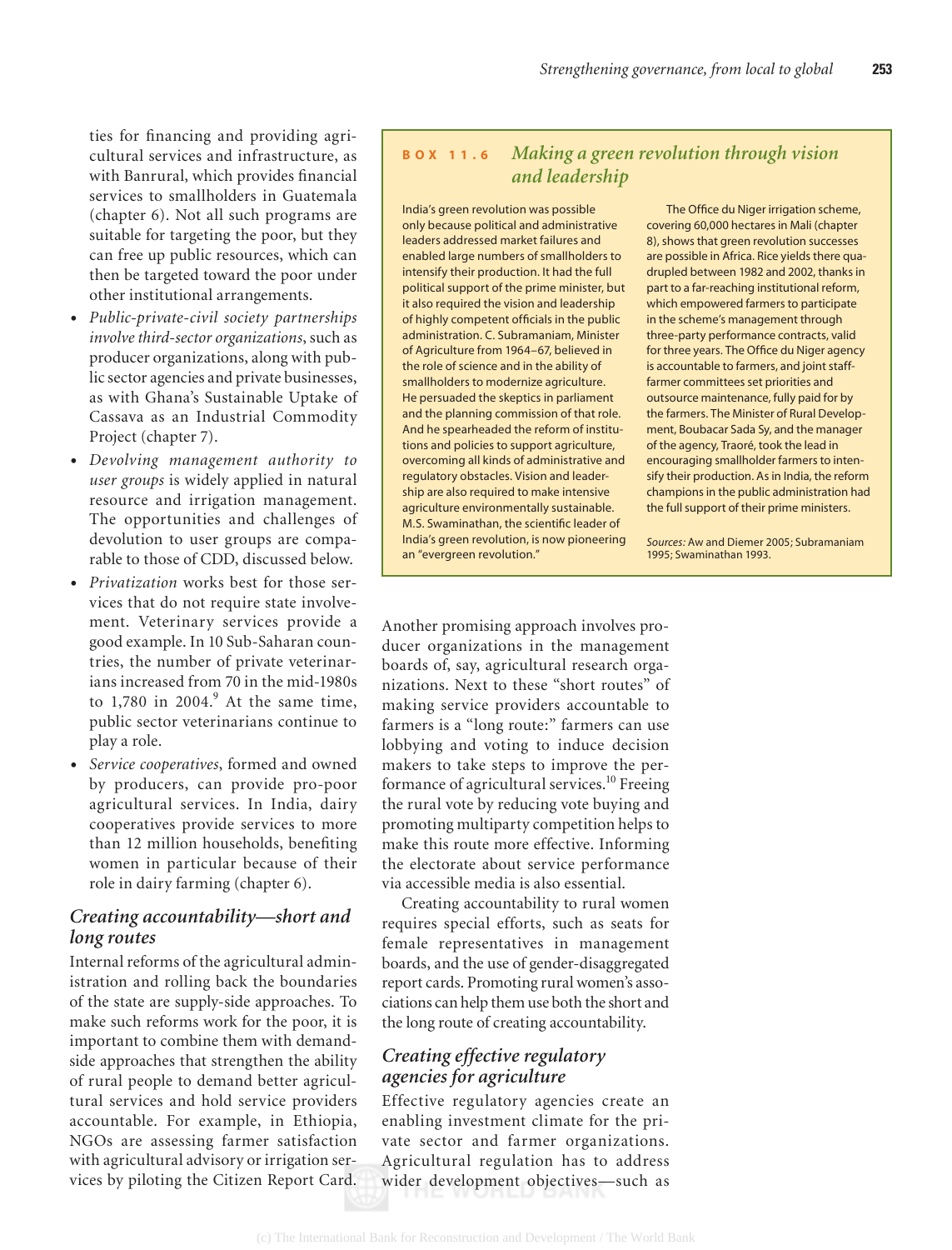ensuring food safety and public health, reaching environmental goals, and protecting agricultural laborers. Outsourcing and privatization may require agencies to take on new regulatory tasks, such as auditing and antimonopoly regulation.

Regulation has to strike an appropriate balance among different interest groups, avoiding both overregulation and underregulation, especially if there are risks and uncertainties—for example, with a new technology. Regulatory agencies need reform to meet this challenge and avoid political and special interest capture. Solutions need to be country-specific, but creating independent regulatory agencies and encouraging participation of the public in regulation is often promising. Investing in the capacity to enforce agricultural regulation is important, too. Seed certification is an example. In Tamil Nadu, India, farmers suffered considerable income losses because they received spurious Bt cotton seeds. $^{11}$  Putting into place performing and fair conflict resolution mechanisms is an integral component of effective regulation.

#### *Controlling corruption in agriculture*

Corruption can blunt the agriculture-fordevelopment agenda. Land administration is often one of the most corrupt government agencies (chapter 6). Large agricultural infrastructure projects, such as those for irrigation, are also prone to corruption, as is water allocation in public irrigation systems.<sup>12</sup> Companies may bribe regulators, as in biotechnology regulation in Indonesia and pesticide regulation in India.<sup>13</sup> The more the state is involved in supplying inputs, such as fertilizer and credit, and in marketing agricultural products, the greater is the potential for corruption. That is why rolling back the state can reduce corruption.

Both demand-side and supply-side approaches can overcome corruption in agriculture. Public expenditure management reforms and procurement reforms are typical supply-side approaches, which are often part of general public sector reform. A successful demand-side example is the monitoring of food prices in ration shops

by women's groups in India. $^{14}$  A study of strategies to reduce corruption in village road projects applied a randomized experimental design to compare social audits, a demand-side approach, and government audits, a supply-side approach. The study suggests that grassroots monitoring may reduce theft more when community members have substantial private stakes in the outcome.15 Another study found that government audits become more effective when they are publicized through local press or radio.<sup>16</sup> New technologies, especially ICTs (e-government), can reduce the scope for corruption, as with computerizing land records in Karnataka (chapter 6). Despite such evidence, studies on strategies to deal with corruption in agriculture are rather scarce; more research would help to identify what works, where, and why, especially if public investment in agriculture is to increase.

#### **Decentralization and local governance**

Decentralization—the transfer of political, administrative, and fiscal authority to lower levels of government—is one governance reform that can support the agriculture-for-development agenda. By bringing government closer to the people, it promises to make policy making and implementation more responsive to the needs of the (often disenfranchised) people in rural areas. It can correct government failures in agriculture by ensuring greater access to local information and by mobilizing local social capital for policy enforcement. It can help to meet the coordination challenges in the agriculture-for-development agenda. Moreover, it holds particular promise for better adjusting policies to meet the diverse local conditions of African agriculture, provided sufficient capacity and accountability can be developed at the local level (chapter 10).

Decentralization has been widespread. Indeed, 80 percent of all developing countries have experimented with some form of it, and 70 percent of Sub-Saharan countries have pursued political decentralization.<sup>17</sup>

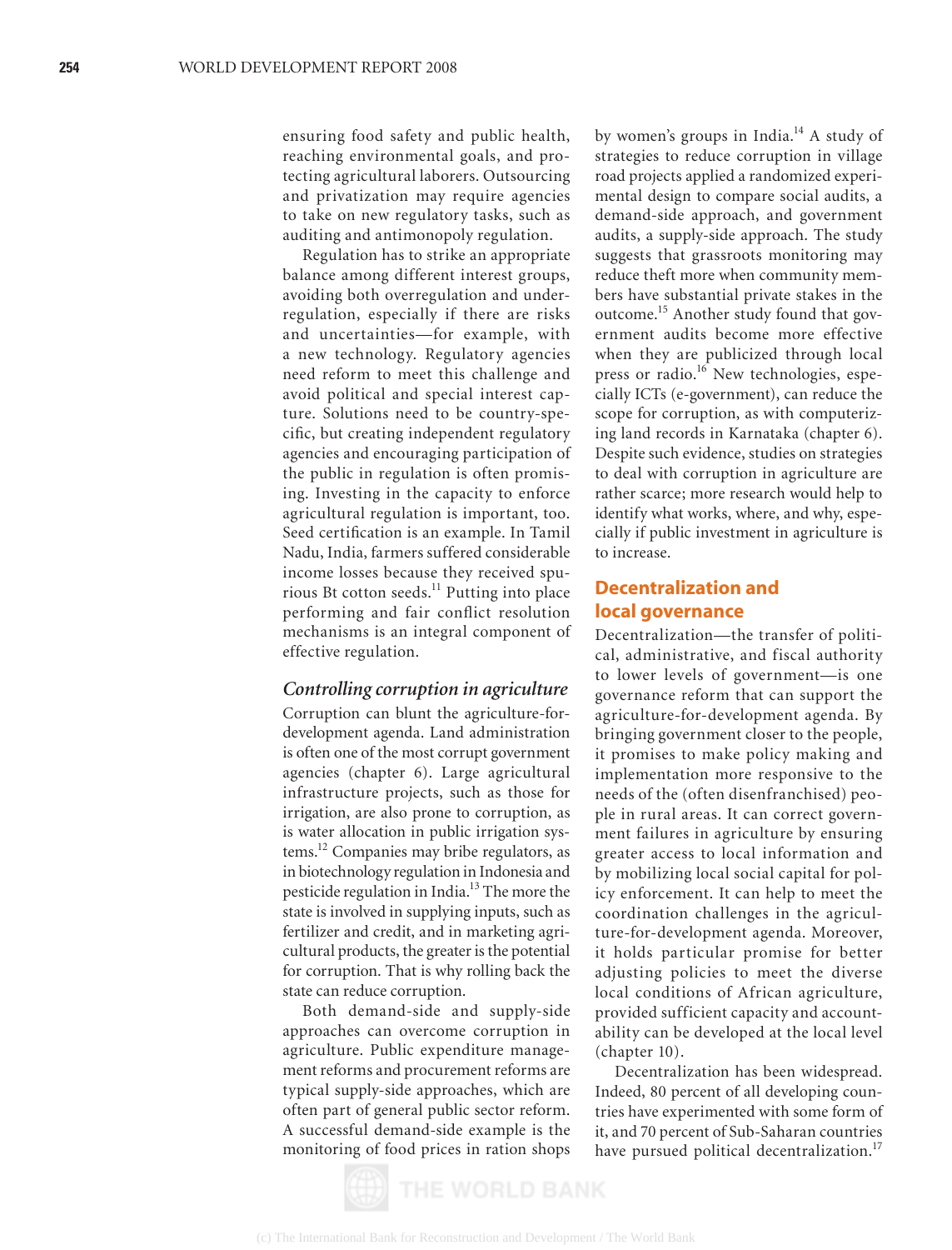Yet, locally elected bodies still have limited scope for action because fiscal decentralization has been lagging behind political decentralization, and administrative decentralization of rural service delivery varies widely across countries.

#### *Identifying appropriate levels of decentralization*

The principle of subsidiarity provides the basis of a framework for identifying appropriate levels of decentralization for agricultural functions. Public functions of strategic relevance—such as ensuring food safety and controlling epidemics—need to remain national responsibilities, even though their implementation may require considerable administrative capacity at intermediate and local levels. For agricultural research, agroecological zones rather than administrative levels may be the appropriate level of decentralization for efficiency, although not necessarily for political support, which illustrates the tradeoffs in identifying the appropriate level of decentralization. Agricultural extension, which confronts local heterogeneity and a dispersed clientele, is often best organized at the lowest tier of government and in close interaction with community organizations.

The capacity and the accountability mechanisms for providing a good or service deserve special attention. In many agriculture-based countries, the deficits are both central and local. That makes it essential to invest in capacity and accountability at different levels of government, depending on the agricultural functions to be decentralized and the best long-term prospects for creating capacity and accountability.

Decentralization is a political process that shifts power and authority. Like other ministries, agricultural ministries at the central level often resist the transfer of their fiscal resources and their staff to local governments. This resistance limits the possibilities of elected local bodies created by political decentralization to become active players in the agriculture-for-development agenda. Creating political support for reform is often essential to complete an unfinished agenda and realize decentralization's promise.

#### *Increasing the fi scal contributions of local governments*

One goal of fiscal decentralization is to improve revenue generation while making local governments accountable to local taxpayers, but subnational governments still contribute little to resources. In Mexico, state governments contributed 16 percent on average of the resources for agriculture, livestock, and rural development programs (during 1996–2004), with the remainder coming from tied central transfers. In Uganda, locally generated revenue is less than 10 percent of the funds administered by local councils, with the remainder coming from central government transfers, most of which are earmarked conditional grants (84 percent in 2000–01).<sup>18</sup>

Efforts by local governments to raise local revenue (especially by production levies) have occasionally added a significant tax burden to agriculture with little benefit, as in Tanzania<sup>19</sup> and Uganda.<sup>20</sup> In China, too, local officials had in the past imposed a multiplicity of fees on rural populations, leading to large protests. Central authorities responded in 2004 by prohibiting local officials from raising fees on peasants and by abolishing agricultural taxation, but without fully compensating local governments, leading to a local public expenditure crisis.<sup>21</sup> Improving the fiscal capacity of local governments will require title services for real estate assets, more elastic tax bases, revenue-sharing funds from better-off to poorer regions, and cofinancing funds to favor specific investments or groups, such as the very poor.

#### *Giving priority to agriculture agendas*

Local government institutions need to set priorities, but what priority should they assign to an agriculture-for-development agenda? Obviously, local political leadership matters. But the institutional design of local government institutions is important, too. Special provisions can reduce elite capture and social exclusion. In India, the *panchayati raj* (village councils) reserve seats for women and for members of scheduled castes and tribes. A study of the effects of reserving seats for women in

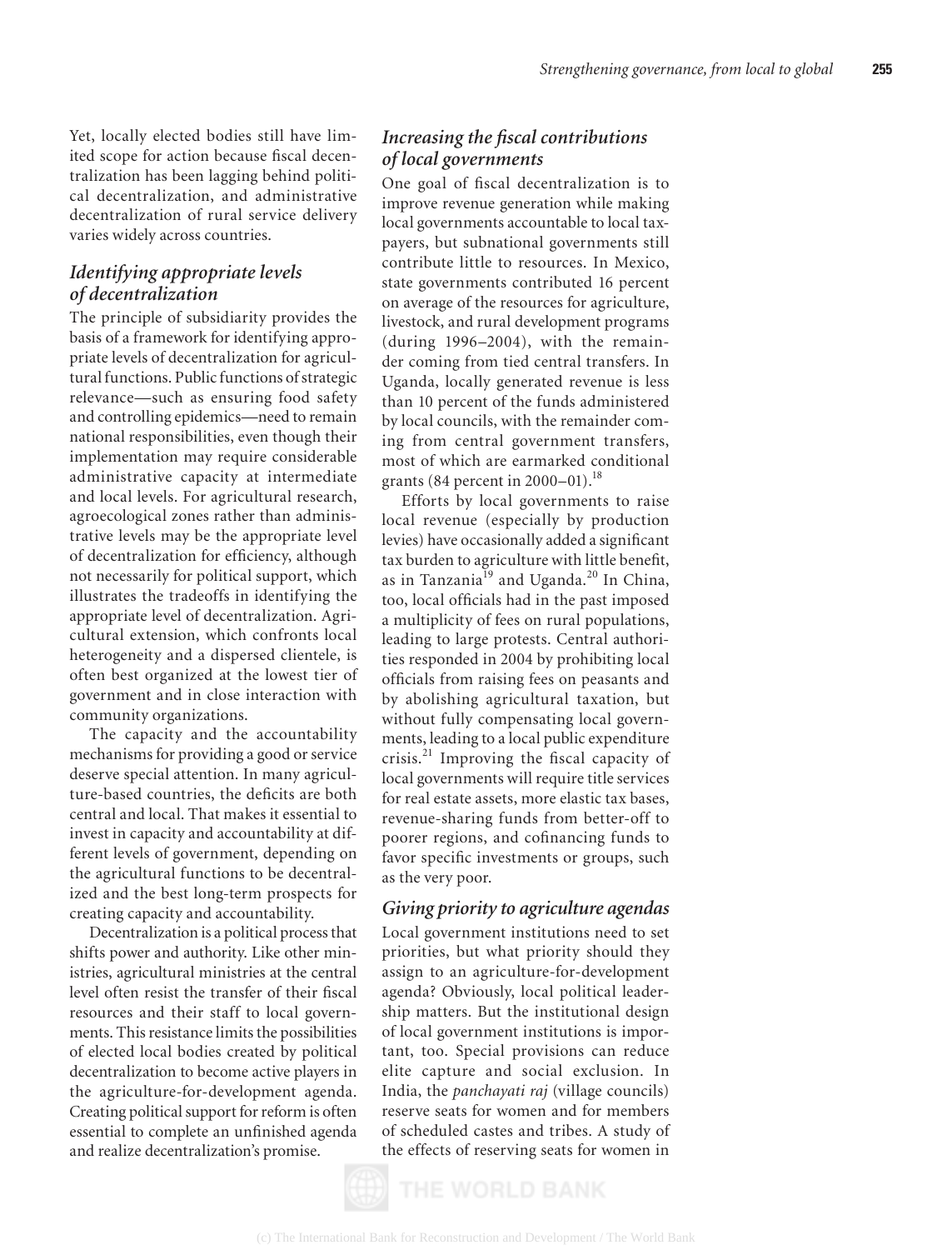two Indian states found that this participation increased investment in the type of infrastructure relevant to women.<sup>22</sup> The experience in several South Asian countries shows that female local councilors can become more effective, if gender-sensitivity training is provided to male and female councilors.<sup>23</sup>

Decentralization to local governments does not necessarily increase public spending on agriculture, it may even reduce it in the short run, especially if people's most basic needs have not been met. Decentralization in Bolivia, stipulated by the 1994 Law of Popular Participation, significantly increased public spending on education, rural infrastructure, and water and sanitation, but average investment in agriculture fell as a share of total investment.<sup>24</sup>

The shift in public spending following decentralization is not bad news for the agriculture-for-development agenda, which recognizes health, education, and rural infrastructure as preconditions for using agriculture for development. But local governments need the capacity to manage the agriculture-specific agenda, as it becomes more important over time. For example, they often neglect agricultural extension, because it is less visible than physical infrastructure and thus associated with fewer electoral rewards. Enhancing the capacity of the local administration to manage extension in consultation with local producer organizations and with support from central agricultural departments can increase the relevance and quality of this service to farmers.

#### **Community-driven development**

Broadly defined, CDD gives community groups and local governments control over planning decisions and investment resources. It is thus related to decentralization, and the two approaches can go hand in hand. CDD mobilizes community groups and involves them directly in decisions on public spending, harnessing their creativity, capabilities, and social capital. Local governments seldom reach down this far, especially in early phases of decentralization. CDD has challenges, however, and much remains to be learned in designing and implementing CDD projects for agriculture.

#### *Implementing agriculture-fordevelopment agendas locally*

Like local governments, communities typically concentrate first on meeting basic needs for health, education, and infrastructure. Once they turn to incomegenerating activities, however, agricultural projects—including those that link smallholders to high-value markets—become an important choice. Income-generating projects often provide private goods, such as livestock, rather than public goods, such as health facilities. So, they are often implemented with producer groups, rather than the entire community. Such projects need special provisions to avoid elite capture. Smart ways of providing loans and grants are needed to avoid undermining agricultural finance and microfinance institutions. Community-driven watershed development in South India, for example, combines loans with providing seed capital as grants to the poorest villagers.<sup>25</sup>

Community-driven projects in Northeast Brazil that promote agricultural income generation show that success depends not only on community capacity but also on market demand, technical assistance, and capacity building. The most successful projects are those with little exposure to market risk, such as small irrigation schemes. More complex projects are more dependent on technical assistance and training to succeed, requiring effective complementarity between CDD and sectoral approaches.<sup>26</sup>

#### *Developing community-level accountability*

Developing accountability is an important condition for enabling communities to implement agriculture-for-development agendas on a large scale. Just like markets and states, communities too can fail. Because they do not have formal structures of authority and accountability, they can be riddled with abuses of power, social exclusion, social conservatism, and conflict. Hence, CDD projects invest significant

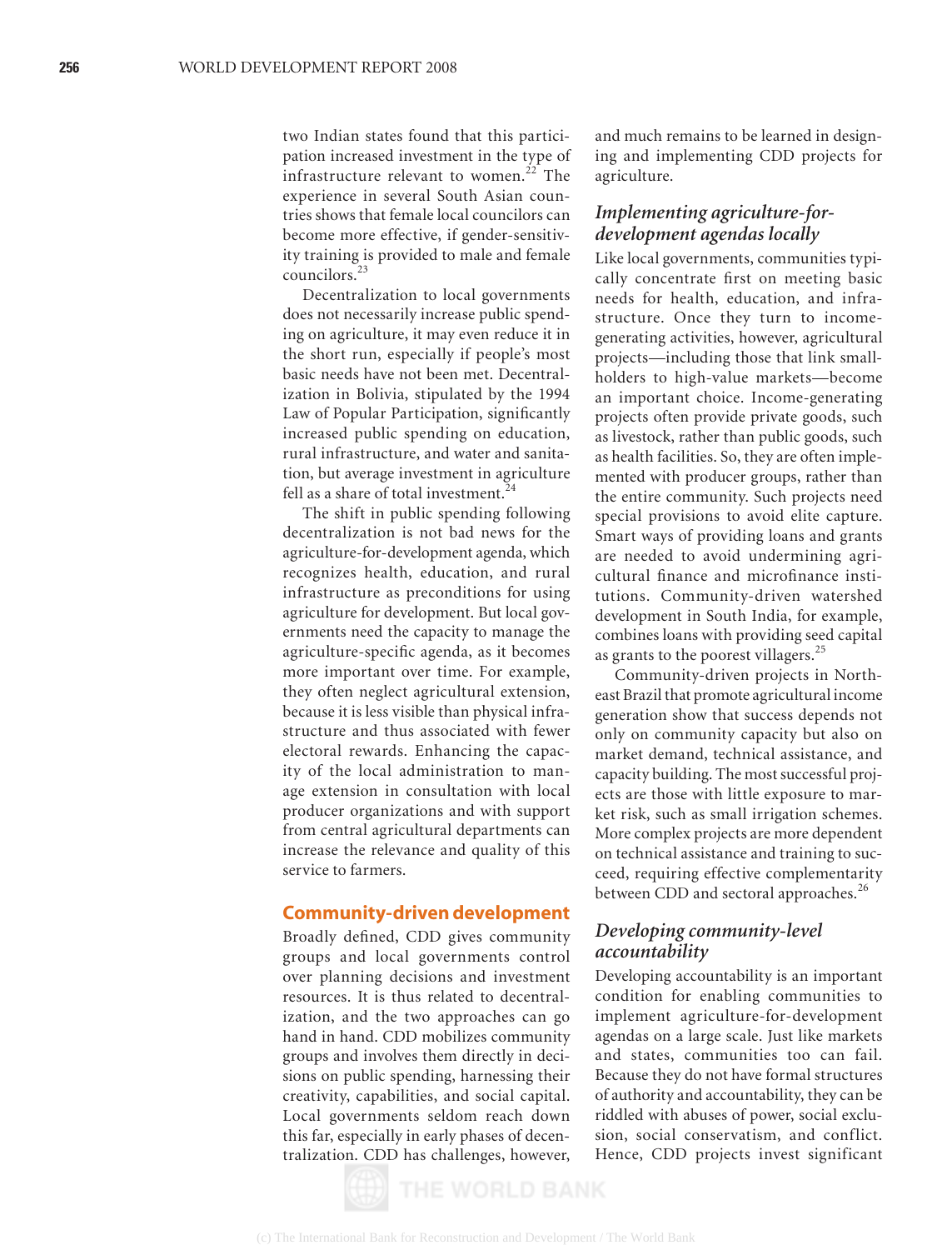resources in changing community practices by encouraging more transparent information flows, broad and gender-sensitive community participation in local decision making, and participatory monitoring of local institutions. Accountability evolves over time, and solutions need to be specific to country context and local conditions. When paired with predictable resource flows, CDD operations can change community dynamics beyond the project scope and timeframe.

#### *Encouraging evaluation and learning*

Once a visionary idea, CDD has become a reality on a large scale. More than 9 percent of World Bank lending uses this form of development. Experience shows that CDD can speed the implementation of projects, increase cost-effectiveness, make fiscal transfers more efficient, improve the quality of infrastructure, and increase the income from agriculture. Considerable experience has been achieved in scaling up,<sup>27</sup> but drawing definitive conclusions requires more rigorous impact evaluations.<sup>28</sup> Further experimentation, evaluation, and learning will show what CDD can do to support the agriculture-for-development agenda and how it can most effectively do it.

# **Aid effectiveness for agricultural programs**

International financial institutions, bilateral and multilateral development agencies, international NGOs, and other development partners all have roles in realizing the agriculture-for-development agenda. Increased donor funding is essential to finance the agenda. But development assistance is already a large part of the agricultural budget in most agriculture-based economies. For 24 Sub-Saharan countries, official development assistance (ODA) averages 28 percent of total agricultural spending, $^{29}$  and for Mozambique, Niger, and Rwanda, ODA averages more than 80 percent.<sup>30</sup> With such high dependence, development assistance must be effective, strengthening rather than undermining country efforts to improve governance in agriculture.

### *Donor failures and governance challenges*

Because donors are accountable to constituencies in their home countries, they have incentives to support projects and programs that can be attributed to them. This often leads to fragmented, overlapping, discontinuous, and sometimes contradictory donor interventions. In Ethiopia, almost 20 donors were supporting more than 100 agricultural projects in 2005, with high transaction costs and duplicated efforts. In Malawi, inconsistent donor agricultural policies and shifting government priorities have redesigned national food security programs several times.<sup>31</sup>

Concerned about aid effectiveness, donors now use indicators of good governance as criteria to select countries that qualify for development assistance. This practice poses a dilemma for the agriculture-for-development agenda, because agriculture-based countries tend to be less eligible for assistance. Large aid flows involve other governance challenges, too, creating scope for corruption and making governments less accountable to their constituencies and parliaments. Agricultural protection in donor countries can undermine the assistance available to agriculture in developing countries, creating a governance challenge that donor countries face—that is, policy incoherence (chapter 4).

#### *Global and regional initiatives*

The global development community donors and partner countries alike—has committed to the principles of the Paris Declaration on Aid Effectiveness, which was signed in 2005: strengthening national ownership and government leadership, aligning donor support to government priorities and procedures, harmonizing government and donor processes, managing resources for development results, and ensuring mutual accountability.

Several initiatives support these principles in rural development. The Global Donor Platform for Rural Development, a network of 29 donor and development agencies, supports donors and recipient governments in the preparation and implementa-

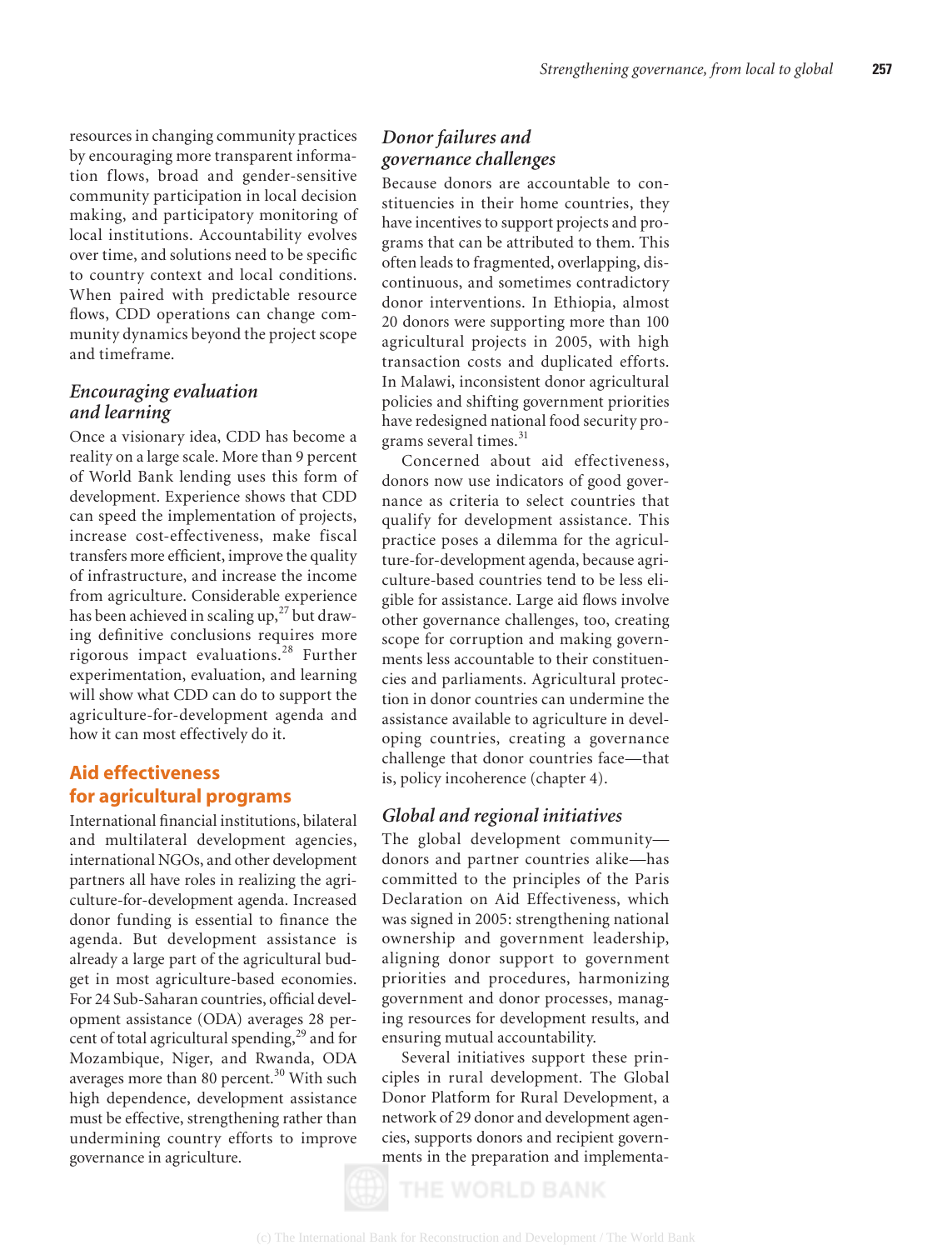tion of joint agricultural programs under the aid effectiveness framework of the Development Assistance Committee of the Organisation for Economic Co-operation and Development (OECD). The Platform pools practical experiences and derives guidelines for managing agricultural programs. The Regional Unit for Technical Assistance (RUTA), a regional network to enhance aid effectiveness in Central America, supports cross-country exchanges and provides expertise to governments. TerrAfrica, a partnership between African governments, regional organizations, civil society, scientific organizations, and bilateral and multilateral donors aims to provide harmonized support for sustainable land management practices in Africa. The Neuchâtel Initiative, an informal group of representatives of bilateral and multilateral donors, develops common views and guidelines for support to agricultural advisory services.<sup>32</sup>

## *Government leadership, country ownership, and sectorwide approaches*

Government leadership and country ownership are prerequisites for aid effectiveness. They require that development partners align their assistance to the agricultural development strategies of countries. Aligning development assistance to a countryowned sectoral strategy is also inherent in the sectorwide approach (SWAp), originally developed for health and education.<sup>33</sup> Under this approach, the government and donors agree to support a coherent agricultural sector development program, coupled with policy and institutional reform. If properly designed, phased, and implemented according to government priorities and capacities, agricultural SWAps offer a way to align donor support with the government's public expenditure and procurement systems.

In Uganda, a coherent country-led poverty reduction strategy was supported by a sound agricultural strategy and institutional reforms (see box 11.2). The management of aid flows for a coherent pro-poor expenditure strategy, including that for rural areas, has resulted in stable long-term commitments by donors. $34$  In Tanzania, government leadership has overcome fragmentation (17 bilateral and multilateral donors supported agriculture in 2005) largely through "basket funding" (pooling donor resources) guided by an agreed-on agricultural development program.

Nicaragua's sectorwide Prorural Program, launched in 2005, addresses some of the difficulties typical in SWAPs. The government, the private sector, and 15 donors—supplying more than 90 percent of donor assistance for agriculture—signed a Code of Conduct to promote country leadership, harmonization, and alignment. A common fund, set up in 2006, merges the contributions of donor agencies into a single account, which is used for the priorities defined by Nicaraguan institutions. Although this is a good start, initial transaction costs have been high and, thus far, only four donors have contributed to the single account.

#### *A sharper focus on results*

With the foreseeable increases in aid, donors have to do more to deliver it effectively. Incentives are needed to achieve results. In Tanzania and Uganda, for example, implementation performance is influencing budget allocations—more resources go to areas and institutions that have a good track record in delivering agreed results.<sup>35</sup>

The quality of donor support to agriculture has also been improving. The share of World Bank–supported loans to agriculture rated satisfactory or higher by the Independent Evaluation Group increased from 57 percent in 1992 to 88 percent in 2005. Even so, scaling up support to the agriculturefor-development agenda will require more experimentation, learning, and adjustment, using a variety of mechanisms, such as adjustable program lending and learning and innovation loans.<sup>36</sup> Good evaluation will be critical to scaling up.

#### **Progress on the global agenda**

Implementing the agriculture-for-development agenda requires more than better governance and donor coordination. Action at the global level is essential for countries' agendas to succeed in a dynamic global environment. Progress in agriculture is also essential to meet the great global challenges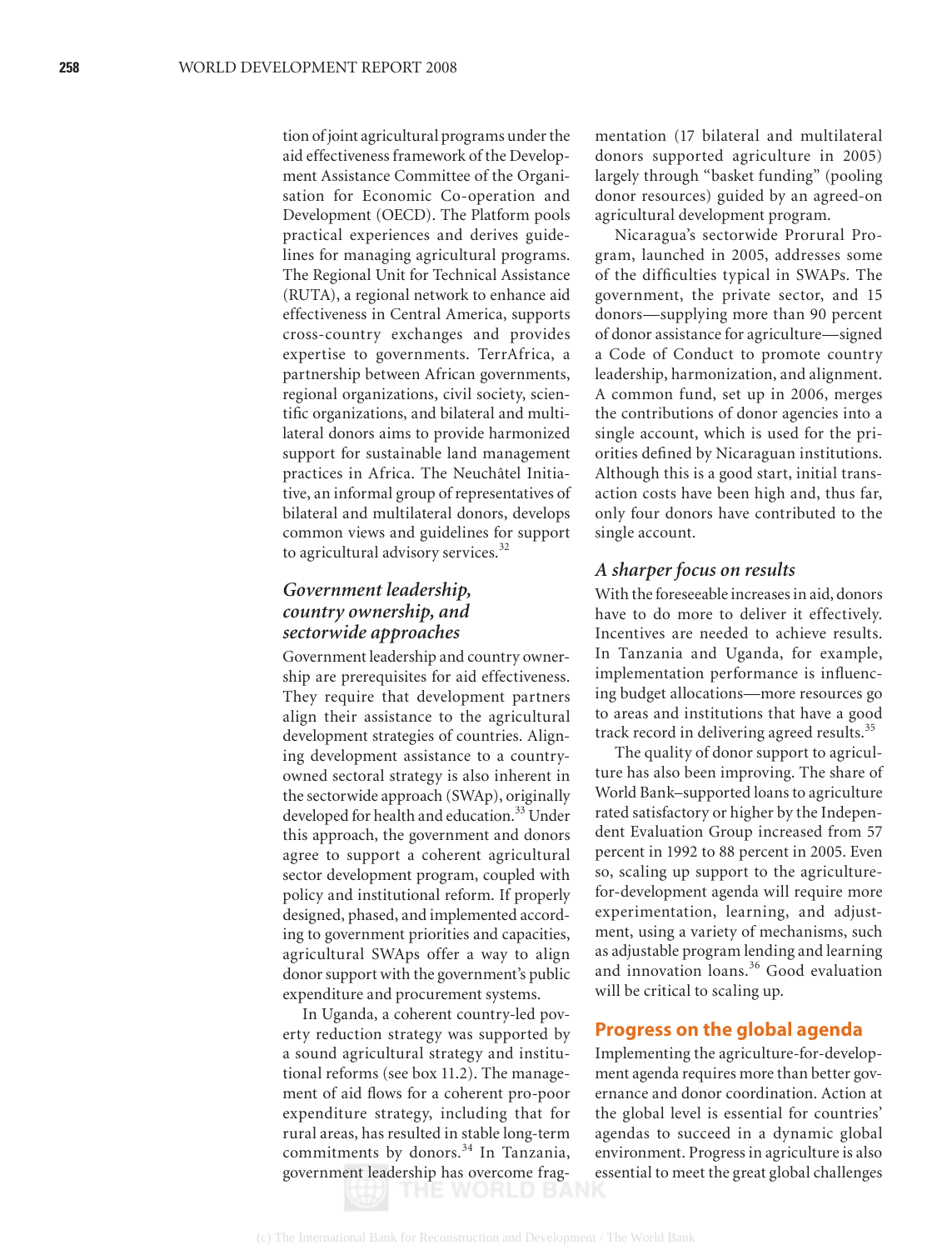of the 21st century, including environment, health, poverty, and security. The emerging global agenda for agriculture has new issues and new goals, driven by new actors, cutting across sectors. But the institutions and mechanisms to implement and finance the global agenda are lagging behind these new developments. How can they be reformed to respond to the new political and economic realities?

#### *A global agenda for agriculture in the 21st century*

The global agenda identified in this *Report* (chapters 4–9) responds to the rapid changes in food and agricultural systems and in economic structures, to the need to reduce poverty, and to the challenge of environmental sustainability.

*Achieving global justice and equity.* The Millennium Development Goals, set by the heads of state at the 2000 UN Millennium Summit, have become the overarching guide to global justice and equity. Four of the goals—those for poverty and hunger, gender equity, environmental sustainability, and equitable exchange in international trade—are closely linked to the agriculture-for-development agenda. International development assistance is one of the major instruments for realizing global justice and equity, but other efforts are equally important. For example, export subsidies and import protection by richer countries harm poorer countries' potential to use agriculture for development (chapter 4). Richer countries' emissions of greenhouse gases (GHG) already undermine the productivity of farming systems essential to survival of the poor (focus F).

*Conducting global R&D for the poor in an era of privatization.* Agricultural R&D is an important element of the global agenda, because many types of agricultural research have economies of scale, requiring collective action to capture these economies of scale and produce pro-poor technological spillovers, especially for orphan crops (cassava, millet, beans) and livestock (goats). R&D is also important to enable agriculture to mitigate and adapt to climate change. The

molecular biology revolution is accelerating the possibilities to increase productivity, but it is driven by multinational, private sector firms. If these technologies are to benefit the poor, it is essential to increase public investment in research, to establish effective biosafety protocols and regulations, and to provide access for developing countries to genes and techniques protected by intellectual property rights (chapter 7).

*Conserving genetic resources for future food security.* Genetic resources and seeds have been the basis for some of the most successful agricultural interventions to promote growth and reduce poverty (chapter 7). Conserving the world's rich heritage of crop and animal genetic diversity is essential to future global food security. Gene banks and in situ resources that provide fair access to all countries and equitably share the benefits are a global public good that requires global collective action.

*Reducing transboundary costs from pandemic animal and plant diseases and invasive species.* Plant and animal diseases and invasive species have spread because of the explosion in international travel and trade and the growing intensity of agricultural systems. The costs of these diseases potentially can become quite high if the diseases spread and become prevalent globally, as with Highly Pathogenic Avian Influenza, which poses huge risks to human health. There is a clear case for international cooperation both to control infectious plant and livestock diseases at their source and to prevent their spread between countries in ways that reduce disruptions to trade in agricultural products. The world also seems insufficiently prepared for the threat of bioterrorism that may affect the food and agricultural system.

*Exercising global environmental stewardship for sustainable development.* The 2002 Earth Summit in Rio wedded the environmental-sustainability agenda to the broader development agenda (chapter 8). As regional or local solutions are usually insufficient, global collective action is required to slow desertification, deforestation, and the loss of biodiversity. Providing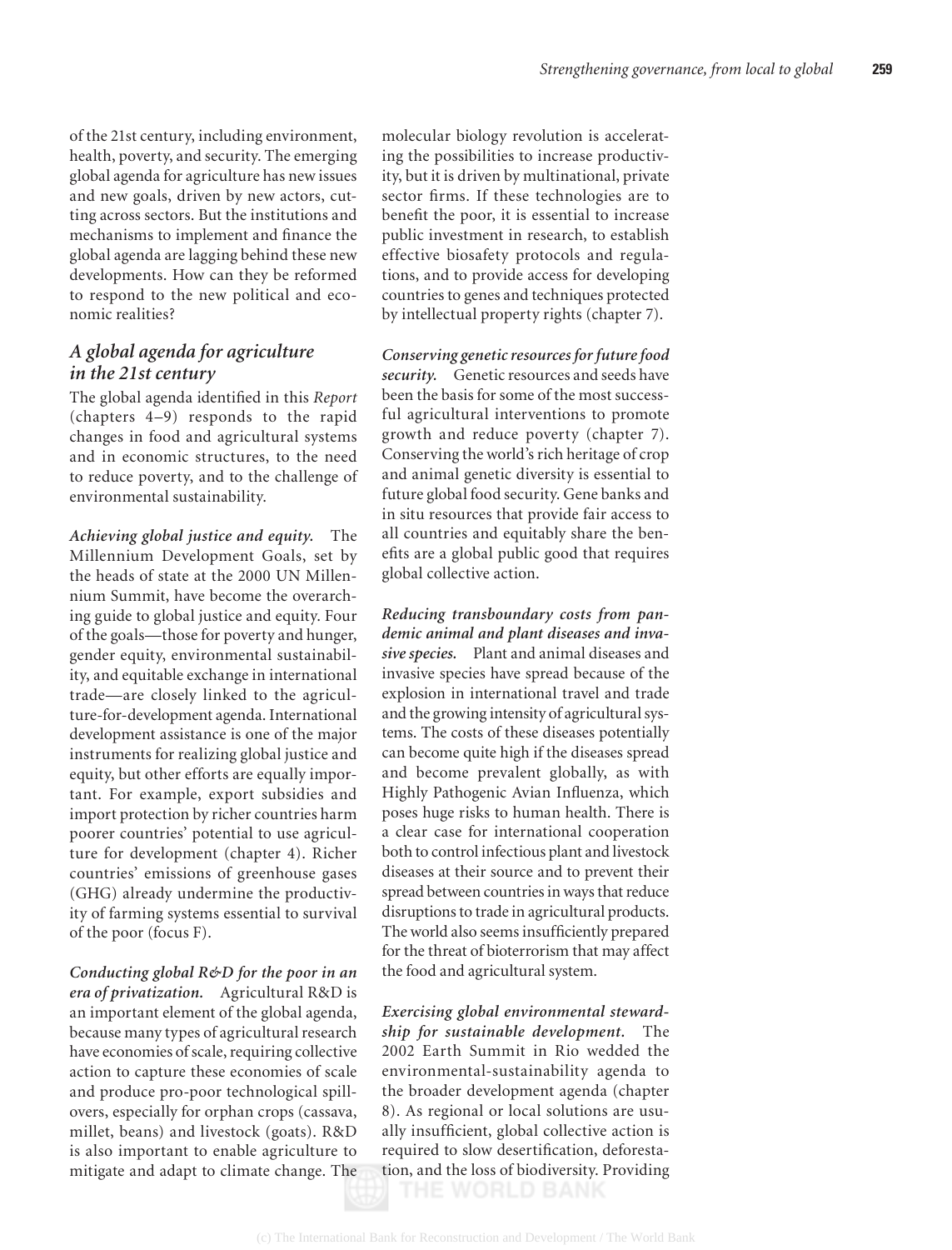food for 9 billion people in 2050 and ramping up biofuels production will further intensify competition for precious water and land resources.

*Managing the global commons—climate change.* Climate change illustrates the failure to manage the world's most important common property resource, its atmosphere. It is now accepted that global warming will be most severe closer to the equator, with major impacts on the rural poor (see focus F). Although the Framework Convention on Climate Change and its Kyoto Protocol have achieved much, some major polluting countries have—until recently attached low priority to mitigating climate change, an example of "free-riding." The economic costs of global inaction will be huge. Agriculture is the sector most vulnerable to climate change, and crop failures and livestock losses are already imposing high economic costs on the poor, undermining food security. However, agriculture also presents major opportunities for reducing global greenhouse gas emissions through carbon sequestration, better livestock management, and reduced rates of deforestation and forest degradation.

*Reducing the transaction costs of trade through rules and standards.* Reducing barriers and transaction costs in international trade needs clear rules of the game that regulate a wide variety of public policies set at the national level, including sanitary and phytosanitary rules and grades and standards for specific products (chapter 5).

#### *The need for better coordination*

Many of these issues are interrelated, a hallmark of the new global agenda. Animal diseases relate to sanitary standards for trade, to health, and to the environment. Genetic resources relate to efficient management of international agricultural research and technology spillovers as well as to the management of intellectual property and the capacity to control plant diseases. Almost all of the issues now have environmental, poverty, and gender dimensions, and many intersect with human health and trade. All

this heightens the need for coordinated efforts across sectors and institutions.

#### *New players and radically changed roles for existing ones*

The Food and Agriculture Organization (FAO) of the United Nations was one of the first global institutions created at the end of World War II, acknowledging the need to ensure adequate food for all as a precondition to security and peace. With the creation of the Consultative Group on International Agricultural Development (CGIAR) in 1971, the international community provided agricultural science and technology as a global public good (chapter 7).

Efforts to standardize rules, including for trade in agricultural commodities, led to the creation of the WTO and a variety of standard-setting institutions, such as the World Organization for Animal Health (OIE) and Codex Alimentarius (table 11.1).

The global institutions and agreements for the environment were created in parallel to those for agriculture, development, and trade, initially with little recognition of one another. Traditional agricultural actors, such as the FAO, retained a leadership role in important areas despite a decline in technical staff, but they played a rather limited role in the negotiations of global conventions on biodiversity, climate change, and desertification, which were signed at the Earth Summit in Rio de Janeiro in 1992.

Traditional specialized intergovernmental organizations, designed for a simpler agenda in an earlier time, do not fit well into the new cross-cutting agenda. Nor have they adjusted to the rapid rise of new players.

In the 1990s, new actors, especially a vibrant international NGO community, entered the global arena, pushing governments to move ahead on the global development agenda and complementing public initiatives with their own interventions, particularly for food security, the environment, and global justice and equity. The budgets of some of the most influential of these organizations—Oxfam, the World Wide Fund for Nature (WWF), and CARE—are comparable to or even exceed the FAO budget.<sup>37</sup> The new actors are active in advocacy and harness private and mixed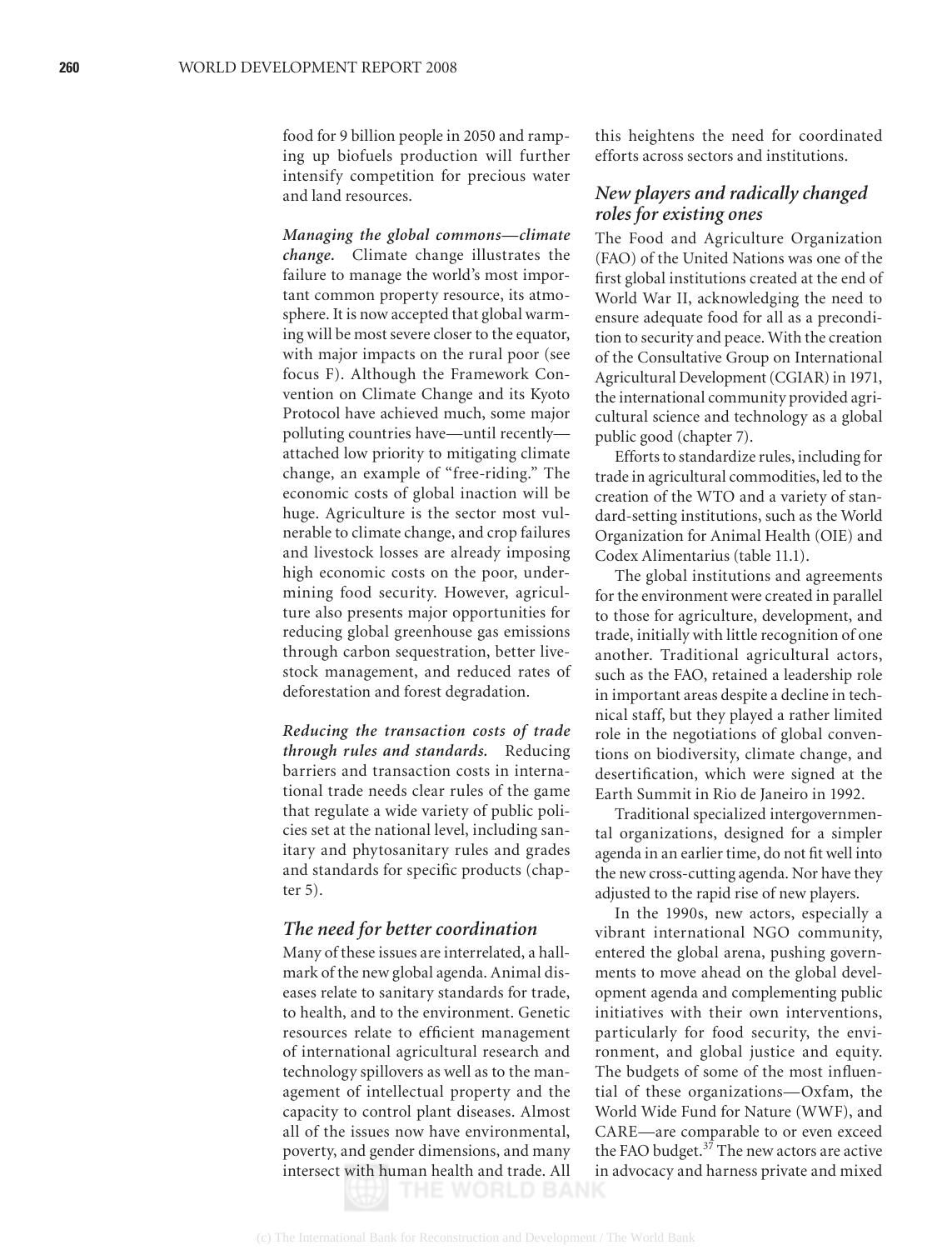| <b>Sector/specialization</b>                                                           | Intergovernmental organizations                                                                                                                                                                                                                                  | <b>Other organizations</b>                                                                                                                                                                                                                                                                                                                                       |
|----------------------------------------------------------------------------------------|------------------------------------------------------------------------------------------------------------------------------------------------------------------------------------------------------------------------------------------------------------------|------------------------------------------------------------------------------------------------------------------------------------------------------------------------------------------------------------------------------------------------------------------------------------------------------------------------------------------------------------------|
| Specialized organizations in the<br>agricultural sector                                | Food and Agriculture Organization of the UN<br>International Fund for Agricultural Development<br><b>World Organization for Animal Health</b><br><b>World Food Program</b><br><b>Global Donor Platform for Rural Development (including</b><br>bilateral donors) | Global networks of farmers organizations (for example,<br>International Federation of Agricultural Producers, Via<br>Campesina) <sup>a</sup><br>Multinational agribusiness enterprises (for example,<br>Monsanto, Dow Chemicals) <sup>b</sup><br>Supermarket chains <sup>b</sup><br>Consultative Group on International Agricultural<br>Development <sup>c</sup> |
| <b>Cross-sectoral organizations and</b><br>networks that include agriculture           | <b>Codex Alimentarius</b>                                                                                                                                                                                                                                        | HarvestPlus <sup>c</sup>                                                                                                                                                                                                                                                                                                                                         |
| <b>Development organizations and</b><br>funding agencies with agricultural<br>programs | <b>World Bank Group</b><br>United Nations Development Programme                                                                                                                                                                                                  | Private foundations and funding agencies (for example,<br>Rockefeller; Gates Foundation) <sup>a</sup><br>Nongovernmental development organizations (for example,<br>Oxfam, CARE, Catholic Relief Services) <sup>a</sup>                                                                                                                                          |
| <b>Specialized environmental</b><br>organizations                                      | <b>United Nations Environment Programme</b><br>Intergovernmental Panel on Climate Change<br><b>Global Environmental Facility</b>                                                                                                                                 | Environmental NGOs (for example, World Wide Fund for<br>Nature, Greenpeace) <sup>a</sup><br>International Union for the Conservation of Nature <sup>c</sup>                                                                                                                                                                                                      |
| Specialized organizations in other<br>sectors                                          | <b>World Health Organization</b><br><b>World Trade Organization</b><br>United Nations Development Fund for Women                                                                                                                                                 | Multinational pharmaceutical and biotechnology companies <sup>b</sup><br>International Organization for Standardization <sup>c</sup>                                                                                                                                                                                                                             |
| General global governance bodies                                                       | G8 Summit; G8+5<br>United Nations Secretariat, Assembly and Economic and<br>Social Council                                                                                                                                                                       |                                                                                                                                                                                                                                                                                                                                                                  |

**Table 11.1 Types of global organizations and networks relevant for agriculture**

Source: WDR 2008 team.

a. Nongovernmental organizations and networks

b. Private sector enterprises

c. Organizations with mixed membership (governmental and/or civil society and/or private sector)

public-private financing for global public goods, which has dramatically risen in the last decade.

The Rockefeller and Ford Foundations were among the first philanthropists to support agricultural development, beginning in Mexico in 1942 and then spearheading the establishment of the international research centers of the CGIAR. The Gates Foundation has recently become one of the largest funders of the agriculture agenda, mainly in Sub-Saharan Africa, and the Google and Clinton Foundations are entering agriculture as well.

The global reach of agribusiness has dramatically changed the dynamics of the global agenda, especially through integrated supply chains, global concentrations in some industries, and the dominance of private R&D in some areas (see focus D). Private business networks such as the Africa Business Roundtable have started to promote investment in agriculture.

New actors from the developing world are getting involved. China has a strategy to support African agriculture, $38$  and India provides technical assistance to several countries in Africa. EMBRAPA (*Empresa Brasileira de Pesquisa Agropecuária*) the Brazilian public corporation for agricultural R&D, recently opened EMBRAPA Africa to provide technical assistance and training to Ghanaian scientists.

#### *The agriculture-for-development agenda in the new global context*

Given the complexity and the number of emerging issues, major cross-cutting forces, and new players, delivering on a complex agriculture-for-development agenda is an enormous challenge, one that is well beyond the capacity of the current international institutional architecture. Many experiences on the ground, however, can provide useful lessons for moving forward (box 11.7).

Feasibility and institutional requirements differ considerably, depending on the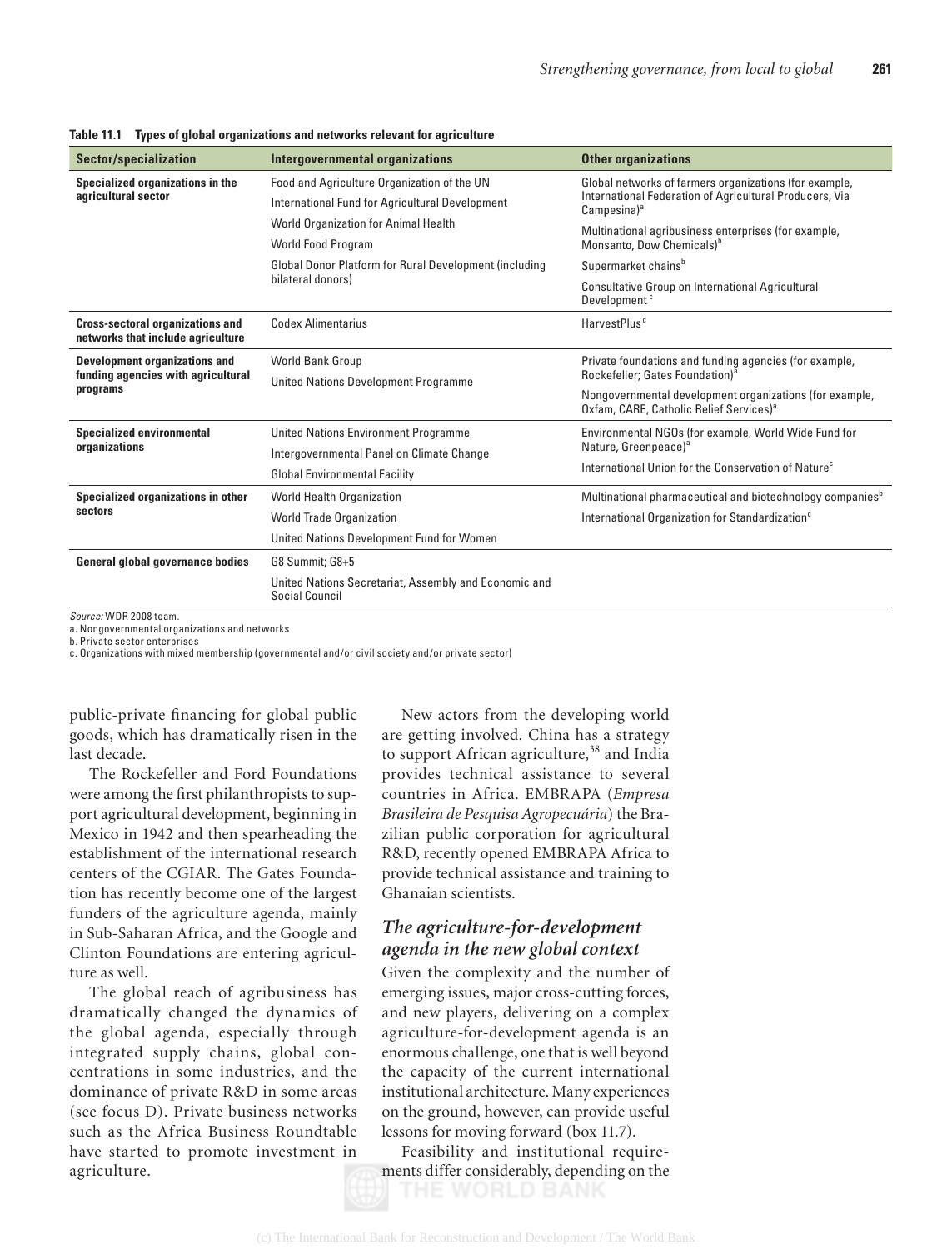#### **BOX 11.7** *Delivering international public goods*

#### **Agricultural research**

The CGIAR is one of the most successful of the global institutional innovations in the 20th century. A collective effort with informal governance, it started with 18 members (funders), a budget of \$100 million (in 2007 U.S. dollars), and four research centers in 1971. It has since grown to 64 members, 25 of them developing countries, with a budget of \$451 million (14 percent from developing countries), supporting 15 research centers. Investing in the CGIAR has paid off handsomely.<sup>39</sup> The system helps countries benefit from scale economies in R&D (chapter 7).

Nonetheless, the CGIAR's funding and focus have become issues in maintaining its relevance. There has been a shift toward country-specific, short-run payoffs in development activities, driven by preferences of individual donors rather than by collective action. These activities are at the expense of strategic investments in international public goods with longterm payoffs, such as the conservation and improvement of genetic resources, biotechnology, plant breeding, and natural resource management.

The CGIAR also has to interact with a range of new stakeholders. A good example is the Harvest Plus Program, which uses conventional crop breeding to produce crops with increased micronutrient content. The program illustrates new ways of doing business: It provides funding to 10 CGIAR centers and collaborates with universities, government agencies, and NGOs in both developed and developing countries. The program works in 20 developing countries and has attracted \$52.2 million in grants, including \$28.5 million from the Gates Foundation.

#### **Genetic resources**

The growing movement to manage the genetic resource commons spurred the International Treaty on Plant Genetic Resources for Food and Agriculture, which promotes the conservation and sustainable use of plant genetic resources and the fair and equitable

sharing of the benefits arising out of their use for food and agriculture. To support this, the Global Crop Diversity Trust was established in 2004 by Bioversity International and the FAO to develop and promote a global genetic conservation system for important crops covered by the treaty. The trust has a target of \$250 million in endowments, with more than \$115 million pledged to date.

The Treaty on Plant Genetic Resources was negotiated for seven years, in response to and in harmony with the the Convention on Biodiversity. Other international agreements also affect the exchange and conservation of genetic resources. These include the Trade Related Aspects of Intellectual Property Rights (TRIPs) agreement under the WTO, the Convention on Biodiversity, the Intergovernmental Committee on Genetic Resources, Traditional Knowledge and Folklore under the World Intellectual Property Rights Organization. Harmonizing the agreements is an ongoing challenge because they have been developed in different sectors by government officials from different ministries (trade, agricultures, environment, and culture).

#### **Food safety and quality**

Codex Alimentarius, led by the FAO and WHO, is a long-standing example of international interagency, public-private sector cooperation in food standards, labeling practice, hygiene, and additives. The International Organization for Standardization (ISO), a nongovernmental network of 157 national standards institutions, which come together to agree on comparable international standards, has sections on agriculture and on food technology.

The Sanitary and Phytosanitary Measures Agreement of the WTO defines transparent rules and standards governing cross-border movements of products. Progress has been modest since countries have different values and risks associated with food products, leading to differences in their interest in setting rules and standards. The private sector has also introduced a wealth of new standards. Yet the efforts to harmonize standards offer potentially very large payoffs. Support for good analytical work to understand the benefits, costs, and risks is important to inform international negotiations.

**Transboundary spread of animal diseases** A remarkable example of international collaboration in controlling animal diseases is the near elimination of rinderpest, a highly contagious viral disease in cattle. In the early 1980s, the disease was raging across Africa, with losses estimated at \$2 billion in Nigeria alone in 1979–83, and spreading over much of Asia and into Europe. The Global Rinderpest Eradication Programme—led by regional organizations and supported by the FAO and other donor organizations—was created to coordinate the worldwide eradication of rinderpest by 2010 through the collaboration of community animal health workers, herders, NGOs, and governments in a systematic surveillance and vaccination program. Today, rinderpest is close to being eradicated, although possible circulation of the virus in the Somali ecosystem is still a concern. The benefit-cost ratio of the program is estimated between 1.4 and 2.6.

To reduce the risk of disease outbreaks and transmission, the response of industrial countries has been strong where there are risks to human health. Commitments to the Global Fund for Control of Highly Pathogenic Avian Influenza are now close to \$2.5 billion. But donor response generally has been reactive and not proactive in giving long-term support to surveillance and early alert systems in developing countries.

*Sources:* [http://www.csiro.au; Consultative](http://www.csiro.au;Consultative)  Group on International Agricultural Research (CGIAR) 2006; Global Crop Diversity Trust 2006; Mariner, Roeder, and Admassu 2002; Pardey and others 2006; Perrings and Gadgil 2006; Pinstrup-Andersen 2006; Raitzer 2003; Unnevehr 2004; World Bank 2004a.

type of global public good to be provided (boxes 11.7 and 11.8). Some, such as R&D and standard setting, require fairly specialized institutions and long-term commitments for funding. Others, like combating transboundary diseases, require flexible mechanisms for immediate responses and cross-sectoral coordination. They may be dissolved if their purpose, such as eradicating rinderpest, is met. Other elements of the global agenda, such as combating climate change and managing natural resources of

global importance, require an effective participation of agricultural organizations in a much broader cross-sectoral and long-term institutional setting.

*Reforming global governance.* The need to reform global institutions is widely recognized, and various reform options are on the table, ranging from management and operational reforms to improve the efficiency of UN agencies, including the FAO, to consolidating the many UN agencies into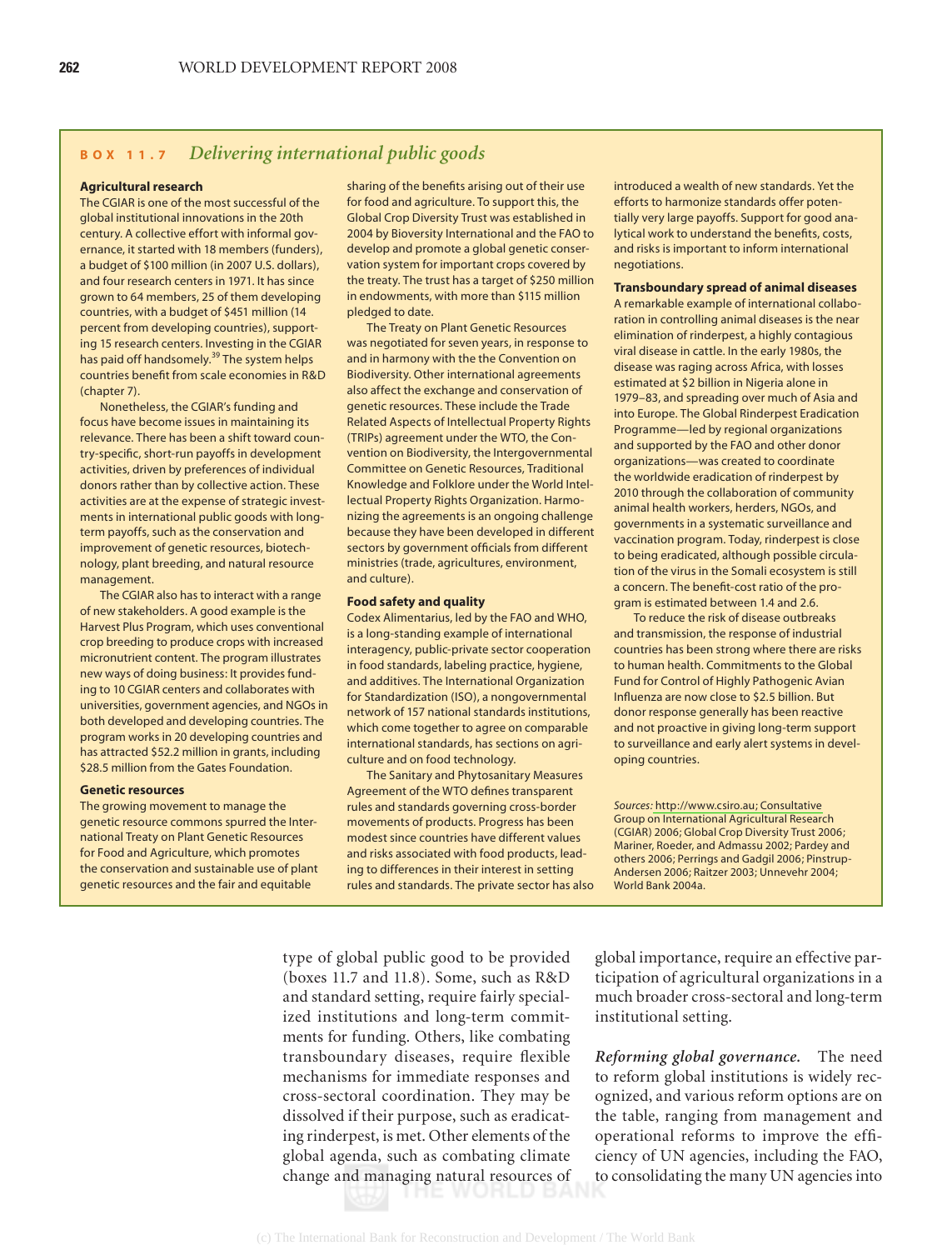## **BOX 11.8** Global financing for climate change adaptation and mitigation—the urgency *of addressing the needs of vulnerable countries and small-scale farmers*

Without significant investments in adaptation, climate change will undermine progress in attainment of the MDGs in vulnerable developing countries, and especially affect smallholder farming in Sub-Saharan Africa and some other regions. Although no specific estimates are available for the funding needs for adaptation in the agricultural sector—a sector especially sensitive to climate change—they are likely to be large in relation to total current aid flows to the sector. The present sources of funding for adaptation are three funds created by the Marrakech Accords in 2001 within the UN Framework Convention on Climate Change (UNFCCC): the Special Climate Change Fund, the Adaptation Fund (financed through a 2 percent levy on Clean Development Mechanism (CDM) projects), and the Least Developed Countries Fund, as well as the Global Environmental Facility's (GEF) program on climate change. However, the financial resources industrial countries have pledged so far are a small fraction of what will be needed to finance adaptation in vulnerable developing countries. Future agreements could add further funding sources, such as a levy on emissions trading.

Greenhouse gas mitigation projects in developing countries are funded through

the CDM of the UNFCCC, but other sources of funding could be agreed upon even before the negotiation of a new climate treaty to succeed the Kyoto agreement. A very small share of total CDM funding is related to agriculture (3 percent of 2006 funding for biomass projects, 2 percent for animal waste, and only 1 percent for agroforestry), and the market share of Africa is merely 3 percent. Inclusion of avoided deforestation and soil carbon sequestration (for example, through conservation tillage) in the CDM—neither of which are currently eligible—or agreement on new sources of funding to include them in carbon markets would open up more opportunities for the participation of agriculture-based countries in Sub-Saharan Africa and other regions, especially if they can be inclusive of smallholders. The recently announced World Bank's pilot Forest Carbon Partnership Facility is designed to overcome implementation challenges for carbon payments for avoided deforestation (whether or not through the CDM) and pave the way for agriculture to play an active role in reducing greenhouse gas emissions from deforestation and forest degradation.

Ensuring that smallholders benefit from adaptation and mitigation programs is key

for attaining equity and justice in tackling climate change. The challenges of linking smallholder farmers to global carbon markets are in many ways similar to the challenges of linking smallholders to other emerging markets, and the approaches to achieving this goal presented in chapter 5 are equally relevant. As a pilot carbon financing project that included smallholders in the Chiapas region in Mexico (chapter 8) shows, the formation of producer organizations, an emphasis on capacity strengthening, and the involvement of NGOs can play a key role in reducing transactions costs. Innovative technology for monitoring carbon emissions, such as GIS-based methods, will also help. Importantly, effective community participation and inclusion of the most vulnerable groups in the consultative process and development of adaptation strategies will be needed to ensure that adaptation programs do not bypass the poorest households, the ones most vulnerable to climate risks.

*Sources:* Schneider and Lane 2006; Mace 2006; Stern 2006; Capoor and Ambrosi 2007; World Bank 2006g; Oxfam International 2007a.

just three—one for development, one for humanitarian affairs, and one for the environment. Reform of international agencies is a complex geopolitical process that will take considerable time and effort.

Simply reforming some elements of the global governance system will not be enough. New mechanisms are needed to meet the three big challenges confronting the global governance of agriculture: to provide political support, coordinate across sectors, and ensure appropriate funding. The difficulty of these challenges depends on the specific element of the agenda. Political controversy is a major constraint for establishing rules for international trade, but not for conventional agricultural R&D. Setting international food standards is relatively inexpensive, whereas funding requirements are a major obstacle to a better management of natural resources. Those elements of the global agenda that are confronted with all three challenges—political controversies, cross-sectoral coordination needs, and high costs—are particularly dif-

ficult to realize. Combating climate change is an obvious case in point.

*Tackling coordination.* Coordination failures for global public goods—associated with different interests of countries, beliefs about regulatory standards, ineffective governance mechanisms, and incoherent or inconsistent international agreements raise the transaction costs of global governance. While new actors play an important role in advancing the global agenda, they also add to the coordination challenges.

The scope for coordination failures has also increased with the proliferation of international agreements, many driven by specific concerns and developed without effective participation of agricultural stakeholders. It has been a major challenge to harmonize the international agreements that govern the use and exchange of plant genetic resources, as these resources are covered in agreements on conservation and use, trade and intellectual property rights, the environment, and culture and traditional knowledge (box  $11.7$ ).<sup>40</sup>

(c) The International Bank for Reconstruction and Development / The World Bank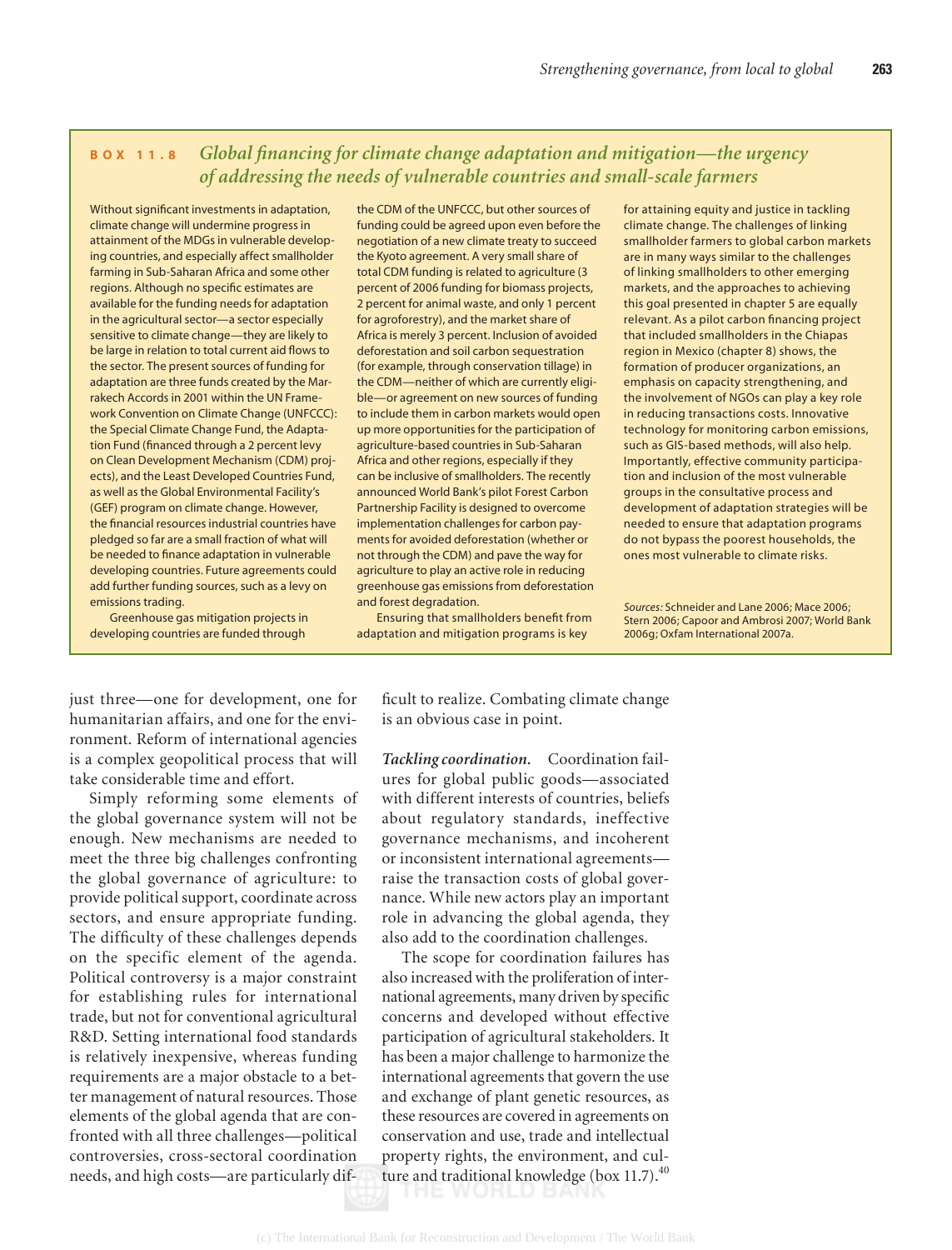Overlapping and inconsistent agreements burden developing countries with weak implementation capacity. Clustering agreements that deal with related issues is one way around this inconsistency.<sup>41</sup>

Issue-specific global networks and partnerships of old and new actors are an important institutional option to capture emerging opportunities and react to pressing time-bound issues. Examples of such partnerships include new programs for biofortification and the Global Fund for Control of Highly Pathogenic Avian Influenza. Such pragmatic and flexible networks can sometimes be mobilized quickly, as can new funding to allow them to function.

However, proliferation of global partnerships brings new challenges. The primary issues include holding down the transaction costs of coordinating many actors and sustaining funding within weak governance structures.<sup>42</sup> The networks compete for the same funds not only with each other but also with traditional organizations.<sup>43</sup> Thus, it is important to use global partnerships for areas in which they have a clear comparative advantage.

*Increasing financial commitments: the political economy of global (in)action.* The political economy of global action, linked to national political interests and incentives, determines the prospects for reform of global institutions and to finance the global agenda. Coalitions supporting the global agriculture-for-development agenda need to overcome the political challenges inherent in some elements of the global agenda and to secure appropriate funding. When industrial countries have a strong self-interest, progress is obviously easier, as with Highly Pathogenic Avian Influenza.<sup>44</sup> The significant element of self-interest suggests that additional financing could be provided beyond normal development assistance channels by directly tapping into the budgets of ministries of agriculture.

When industrial countries have less self-interest, leveraging adequate financial support has proven difficult. There is strong evidence that the global community is massively underinvesting in global public goods for food and agriculture and in localized effects of global externalities.<sup>45</sup> Financing seems most difficult for issues that have long-term payoffs, such as science and technology, genetic resources, and climate change.

The most demanding elements of the global agenda cannot be tackled without recognizing that sustainable development is ultimately a matter of global equity and justice. This is particularly obvious in the case of climate change: the richer countries bear the major responsibility for global warming to the present, having overused the global atmospheric commons, though often inadvertently. Yet, many of the poorest farmers are most vulnerable to climate change.46 Based on the polluter-pays principle, richer countries have a responsibility to assist vulnerable developing countries' adaptation efforts. The financial resources that have been pledged until now are far below the needs (box 11.8).

Yet there is reason for hope: at their 2007 Summit in Heiligendamm, the G8 nations announced that they would "aim to at least halve global CO2 emissions by 2050."<sup>47</sup> Market-based instruments, in particular carbon trading, have already started to play a key role in mitigating climate change. And if the institutional challenges of linking smallholder farmers to global carbon markets can be met, climate mitigation could even become an important income opportunity for them (box 11.8).

*Enhancing developing country leadership and capacity.* Some technically complex agreements, such as the Agreement on Trade Related Aspects of Intellectual Property Rights (TRIPs), were developed with little participation by developing countries, despite the far-reaching implications for them. The negotiating and technical capacity of developing countries needs to be strengthened to address their needs. From 2001 to 2004, the WTO increased its support to developing countries for trade policy and regulation from \$2.5 million to \$18.9 million, helping countries negotiate, reform, and prepare for integration in the multilateral trading system. Increased participation of developing countries in financing global public goods can also increase their participation in governance and ownership, as in the CGIAR (box 11.7).